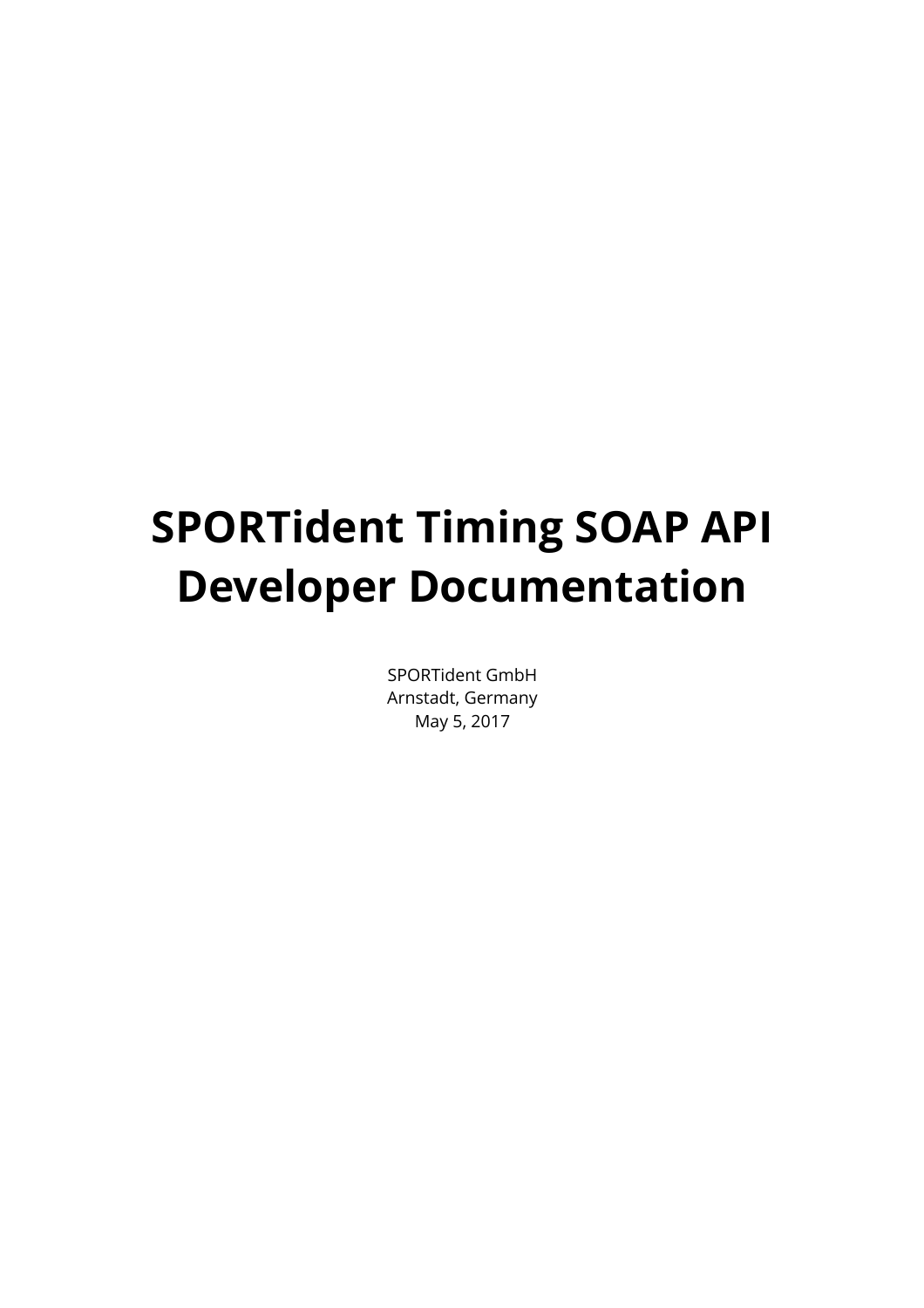

## <span id="page-1-0"></span>**Contents**

| SelectStampListFromEventBtwTime(eventId, offset, count, startDate, endDate)8              |  |
|-------------------------------------------------------------------------------------------|--|
| SelectStampListByControlBtwTime (eventId, controlNo, offset, count, startDate, endDate)10 |  |
|                                                                                           |  |
| SelectStampListByCardIdBtwTime (eventId, cardId, offset, count, startDate, endDate)12     |  |
|                                                                                           |  |
|                                                                                           |  |
|                                                                                           |  |
| SelectStampsCountControlBtwTime (eventId, controlNo, startDate, endDate)16                |  |
|                                                                                           |  |
| SelectStampsCountCardIdBtwTime (eventId, cardId, startDate, endDate) 18                   |  |
|                                                                                           |  |
|                                                                                           |  |
|                                                                                           |  |
|                                                                                           |  |
|                                                                                           |  |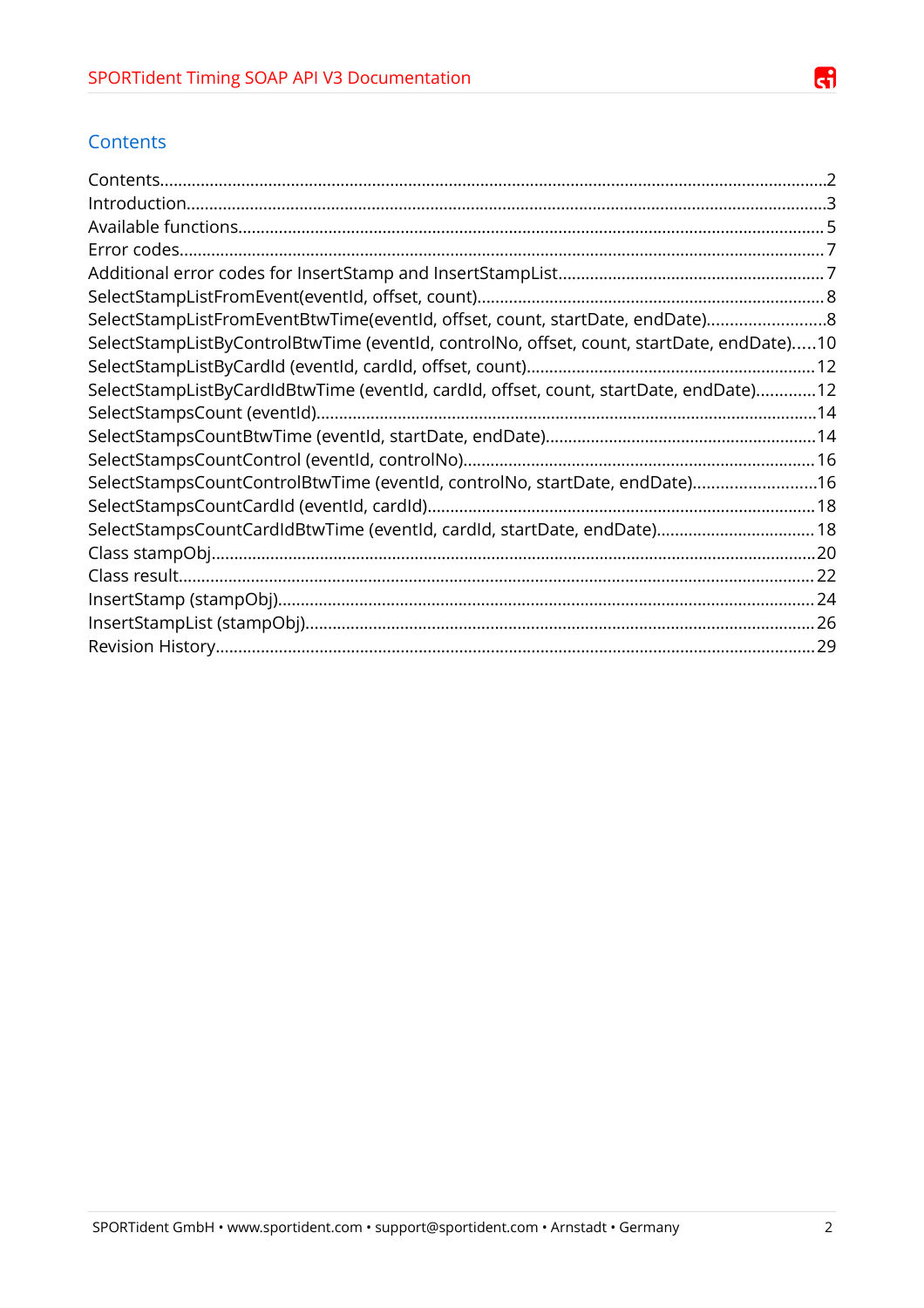## <span id="page-2-0"></span>Introduction

The SPORTident Timing SOAP service provides direct access to raw result data that has been processed by SPORTident Timing. You can use the given result data to evaluate your event results and create reports.

The API is composed of a set of functions which are summarized in section [Available functions](#page-4-0) and then described in more detail in the rest of the document. As explained in more detail below, the client program sends a XML HTTP request to initiate a function call and receives a XML document in response. The client can also use a WSDL (Web Services Description Language) document which is a XML-based language that provides a model for describing Web services. The WSDL enables clients to automatically discover which functions are available.

After sending a request, the client program should check the response's HTTP status code. Any preliminary problems with the request, such as invalid XML markup, for example, are indicated by the status code. It is therefore recommended to always check for a '200 OK' status code in the response. All functions of the API send an errorCode field as part of their response which should be checked by the client as well. The possible SOAP error codes are listed in section [Error codes.](#page-6-1)

Before you can use this service you need an account for SPORTident Center. Please conact SPORTident at [timing@sportident.com](mailto:timing@sportident.com) to request a SPORTident Center account. With SPORTident Center you can manage events, monitor stamps and access and reset your API key. The API key is used for authentication with the SOAP API.

The SOAP server is available at the following location (a SSL secured connection is required): [https://center.sportident.com/stamps/soap.](https://center.sportident.com/stamps/soap) The location of the WSDL document is: [https://center.sportident.com/stamps/soap/stamps.wsdl.](https://center.sportident.com/stamps/soap/stamps.wsdl) Please note that the SOAP namespace "si" is "https://www.sportident.com:8453/stamps/soap" and is distinct and should not be confused with the URL at which the SOAP service is available.

One of the easiest ways to get started with the SOAP API is to use a tool such as the [Postman](https://www.getpostman.com/)  [Chrome App.](https://www.getpostman.com/) With Postman you can edit and send SOAP requests *by hand* and then inspect the response, as the screenshot on the following page shows.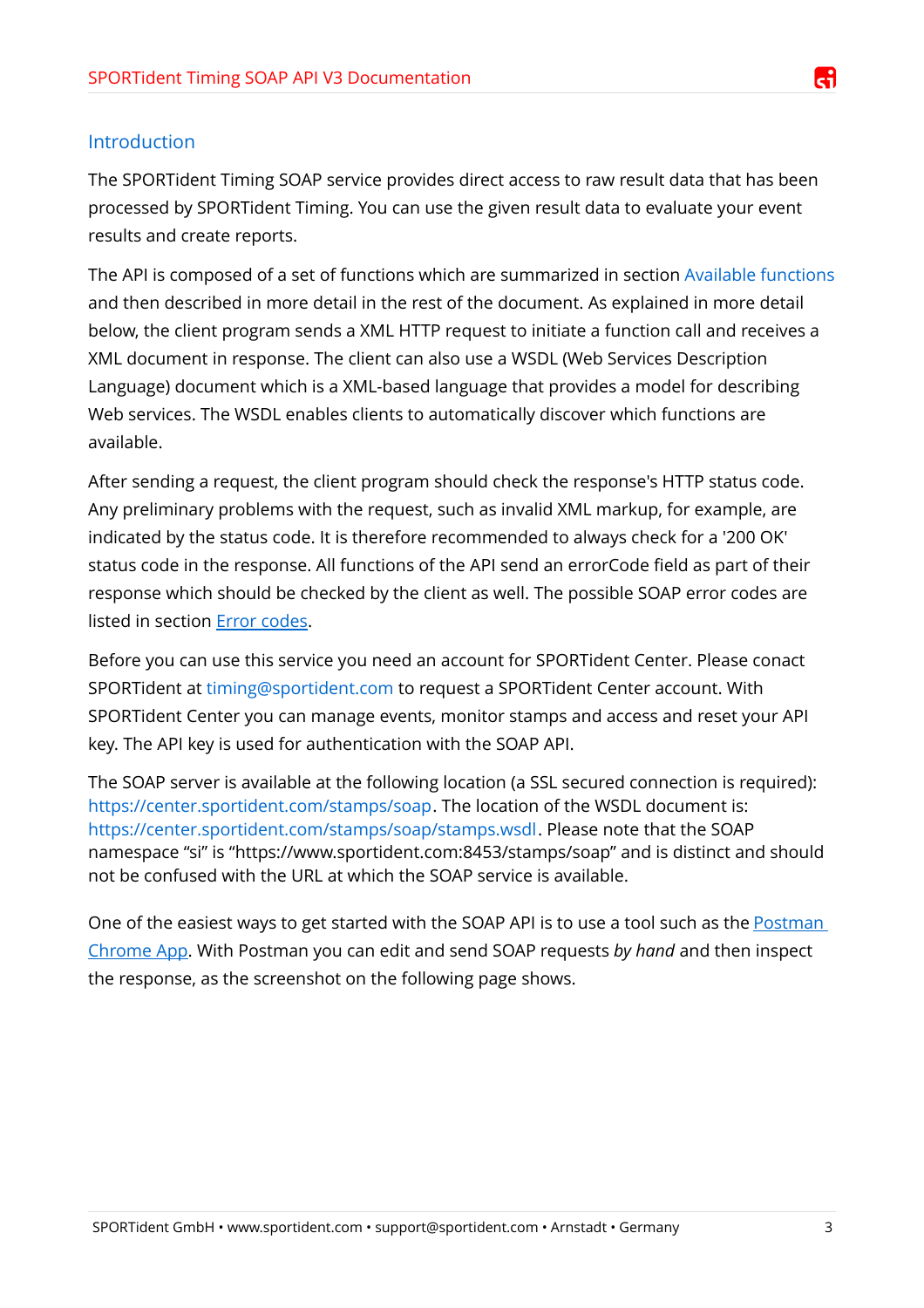# SPORTident Timing SOAP API V3 Documentation

| https://center.sportid                                                                                                                                                                                                                                                                                                                                                                                                                                                                                                                                                                                                                                                                                            | No Environment        |                     |
|-------------------------------------------------------------------------------------------------------------------------------------------------------------------------------------------------------------------------------------------------------------------------------------------------------------------------------------------------------------------------------------------------------------------------------------------------------------------------------------------------------------------------------------------------------------------------------------------------------------------------------------------------------------------------------------------------------------------|-----------------------|---------------------|
| https://center.sportident.com/stamps/soap<br>POST $\vee$                                                                                                                                                                                                                                                                                                                                                                                                                                                                                                                                                                                                                                                          | Send<br>Params        | Save                |
| Authorization<br>Headers (2)<br><b>Body ●</b><br><b>Pre-request Script</b><br><b>Tests</b>                                                                                                                                                                                                                                                                                                                                                                                                                                                                                                                                                                                                                        |                       | Code                |
| x-www-form-urlencoded<br>◯ form-data<br><b>binary</b><br>$\bullet$ raw                                                                                                                                                                                                                                                                                                                                                                                                                                                                                                                                                                                                                                            | XML (text/xml) $\vee$ |                     |
| xml version="1.0" encoding="utf-8"?<br>2 - <soap-env: envelope<br="">3<br/>xmlns:si="https://www.sportident.com:8453/stamps/soap"<br/>4<br/>xmlns:SOAP-ENV="http://schemas.xmlsoap.org/soap/envelope/"<br/>5<br/>xmlns:ns2="http://schemas.xmlsoap.org/ws/2002/07/utility"&gt;<br/><soap-env: header=""><br/><math>6 -</math><br/><ns2:si_verification><br/><math>7 -</math><br/><apikey>your-api-key</apikey><br/>8<br/>9<br/></ns2:si_verification><br/></soap-env:><br/>10<br/><math>11 -</math><br/><s0ap-env:body><br/><math>12 -</math><br/><si:selectstampscountrequest><br/>13<br/><si:param0>3</si:param0><br/>14<br/></si:selectstampscountrequest><br/>15<br/></s0ap-env:body><br/>16<br/></soap-env:> |                       |                     |
| Cookies<br>Headers (15)<br><b>Body</b><br><b>Tests</b>                                                                                                                                                                                                                                                                                                                                                                                                                                                                                                                                                                                                                                                            | Status: 200 OK        | <b>Time: 274 ms</b> |
| $XML \vee$<br>Pretty<br>Preview<br>Raw                                                                                                                                                                                                                                                                                                                                                                                                                                                                                                                                                                                                                                                                            |                       | In O                |
| 1 < <soap-env:envelope xmlns:soap-env="http://schemas.xmlsoap.org/soap/envelope/"><br/><math>\overline{2}</math><br/><soap-env:header></soap-env:header><br/><math>3 -</math><br/><soap-env:body><br/><si:selectstampscountresponse xmlns:si="https://www.sportident.com:8453/stamps/soap"><br/><math>4 -</math><br/><math>5 -</math><br/><si:return><br/>6<br/><si:called_function>SelectStampsCount()</si:called_function><br/><si:errorcode>0</si:errorcode><br/>7<br/><si:resultcount>1</si:resultcount><br/>8<br/><si:result>1555</si:result><br/>9<br/>10<br/></si:return><br/>11<br/></si:selectstampscountresponse><br/>12<br/><br/>13<br/></soap-env:body></soap-env:envelope>                           |                       |                     |

 $\mathbf{d}$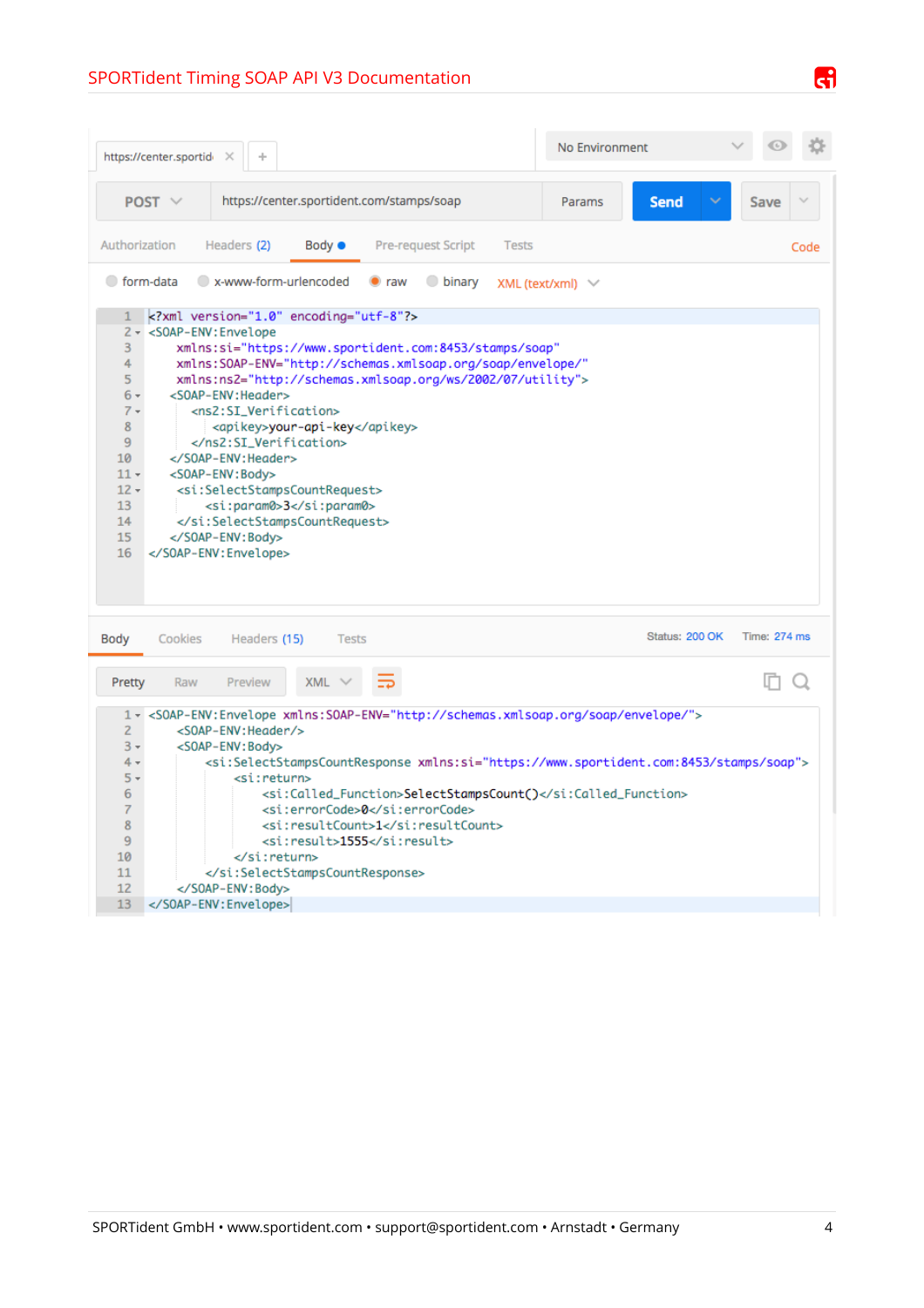# <span id="page-4-0"></span>Available functions

| Name                                     | Description                                               |
|------------------------------------------|-----------------------------------------------------------|
| SelectStampListFromEvent                 | Returns a list of stamps, filtered by the given event id, |
| (eventid, offset, count)                 | returning count items starting at offset.                 |
| SelectStampListByControl                 | Returns a list of stamps, filtered by the given event and |
| (eventId, controlNo, offset, count)      | control number, returning count items starting at offset. |
| SelectStampListByCardId                  | Returns a list of stamps, filtered by the given event and |
| (eventid, cardid, offset, count)         | cardId, returning count items starting at offset.         |
| SelectStampListFromEventBtwTime          | Returns a list of stamps, filtered by the given event id, |
| (eventId, offset, count, startDate,      | returning count items starting at offset                  |
| endDate)                                 | between startDate and endDate.                            |
| SelectStampListByControlBtwTime          | Returns a list of stamps, filtered by the given event and |
| (eventId, controlNo, offset, count,      | control number, returning count items starting at offset  |
| startDate, endDate)                      | between startDate and endDate.                            |
| SelectStampListByCardIdBtwTime           | Returns a list of stamps, filtered by the given event and |
| (eventld, cardId, offset, count,         | cardId, returning count items starting at offset between  |
| startDate, endDate)                      | startDate and endDate.                                    |
| SelectStampsCount                        | Returns the count of records being available for the      |
| (eventid)                                | given event id.                                           |
| SelectStampsCountControl                 | Returns the count of records being available for the      |
| (eventId, controlNo)                     | given event id and control number.                        |
| SelectStampsCountCardId                  | Returns the count of records being available for the      |
| (eventid, controlNo)                     | given event id and cardId                                 |
| SelectStampsCountBtwTime                 | Returns the count of records being available for the      |
| (eventId, startDate, endDate)            | given event id.                                           |
| SelectStampsCountControlBtwTime          | Returns the count of records being available for the      |
| (eventId, controlNo, startDate, endDate) | given event id and control number.                        |
| SelectStampsCountCardIdBtwTime           | Returns the count of records being available for the      |
| (eventId, cardId, startDate, endDate)    | given event id and cardId.                                |
| SelectEventIdByName<br>(eventName)       | Returns the event id for the given event name.            |

 $\mathbf{d}$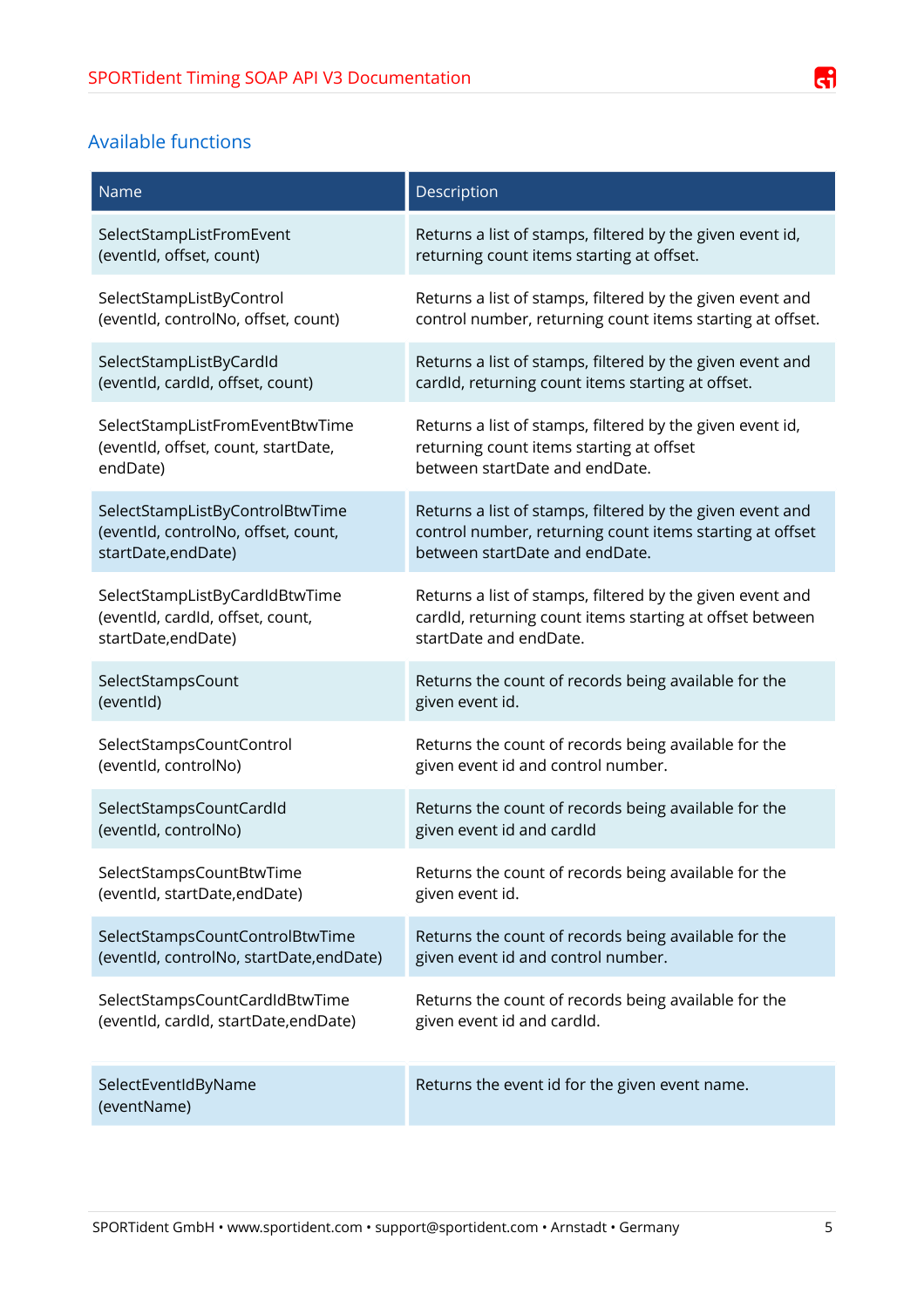| SelectEventNameById<br>(eventid)     | Return the event name for the given event id.                   |
|--------------------------------------|-----------------------------------------------------------------|
| InsertStamp<br>(stampObj)            | Inserts a SPORTident stamp object into the database.            |
| InsertStampList<br>(array(stampObj)) | Inserts multiple SPORTident stamp objects into the<br>database. |

The startDate and endDate of all BtwTime functions refer to the stamp punch time, not to the stamp readout time (which is the date and time when the stamps arrived on the server).

æ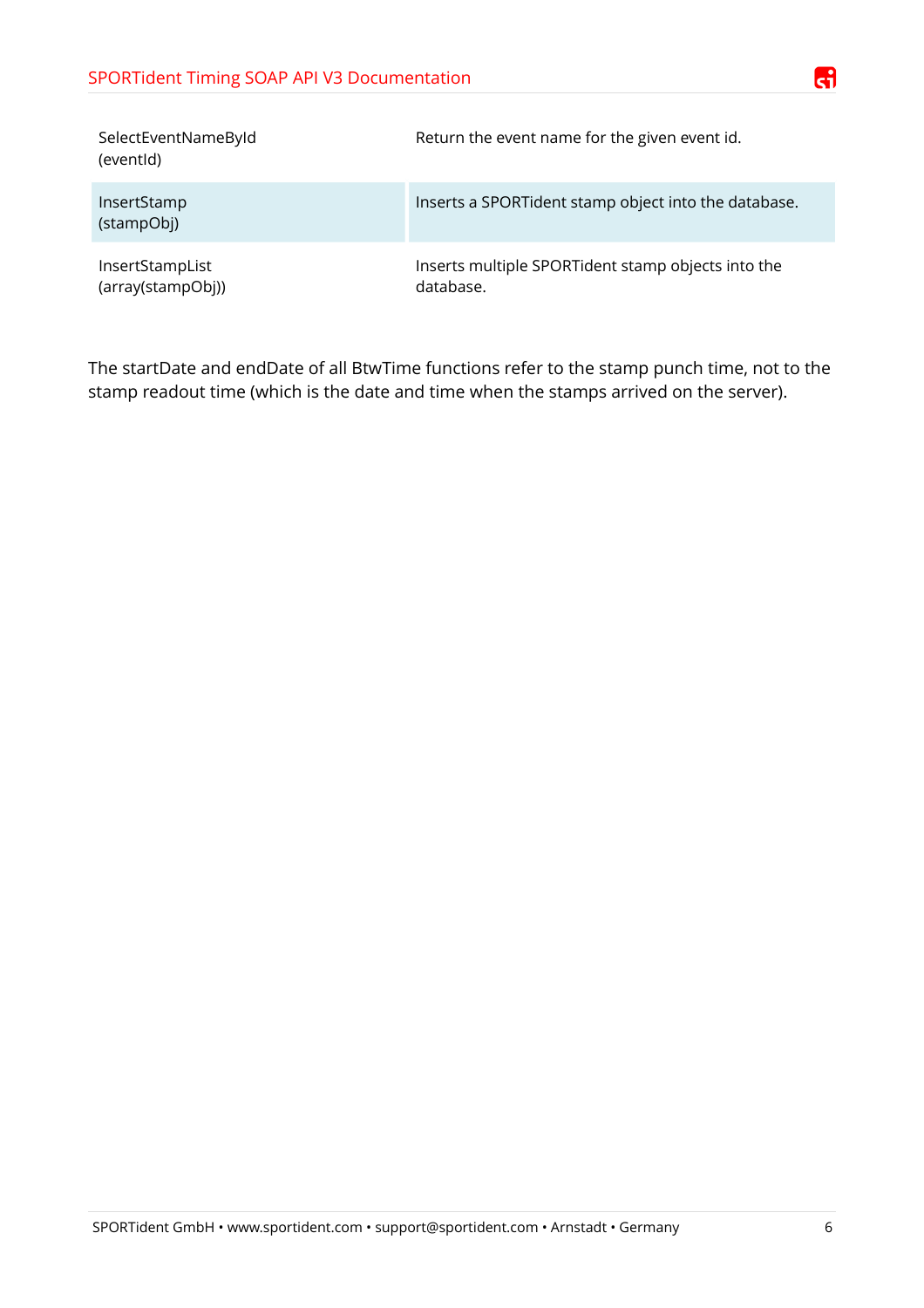# G

# <span id="page-6-1"></span>Error codes

| Value          | Name                      | Description                                                 |
|----------------|---------------------------|-------------------------------------------------------------|
| 0              | ERROR_SUCCESS             | success, no error                                           |
| 2              | ERROR_INVALID_PARAMETER   | One of the given parameters is invalid.                     |
| $\overline{4}$ | ERROR_INVALID_EVENTID     | The given event id is not valid or existing.                |
| 6              | ERROR_OFFSET_OUT_OF_RANGE | Offset is larger than the count of items available.         |
| 8              | ERROR_COUNT_OUT_OF_RANGE  | Count is larger than the maximum possible<br>value of 1000. |
| 10             | ERROR_NOT_ENOUGH_RIGHTS   | No read/write rights for this event                         |
| 12             | <b>ERROR UNKNOWN</b>      | Unknown error occurred                                      |

# <span id="page-6-0"></span>Additional error codes for InsertStamp and InsertStampList

| Value | <b>Name</b>                    | Description                                          |
|-------|--------------------------------|------------------------------------------------------|
| 14    | ERROR_INVALID_CARDID           | The given card id has a invalid format.              |
| 15    | ERROR_INVALID_CONTROL_CODE     | The given control code has<br>a invalid format.      |
| 16    | ERROR_INVALID_STAMP_TYPE       | The given stamp type has<br>a invalid format.        |
| 17    | ERROR_INVALID_READOUT_DATETIME | The given readout date time has<br>a invalid format. |
| 18    | ERROR_INVALID_PUNCH_DATETIME   | The given punch date time has<br>a invalid format.   |
| 19    | ERROR DUPLICATE PUNCH          | The given punch is present in Database.              |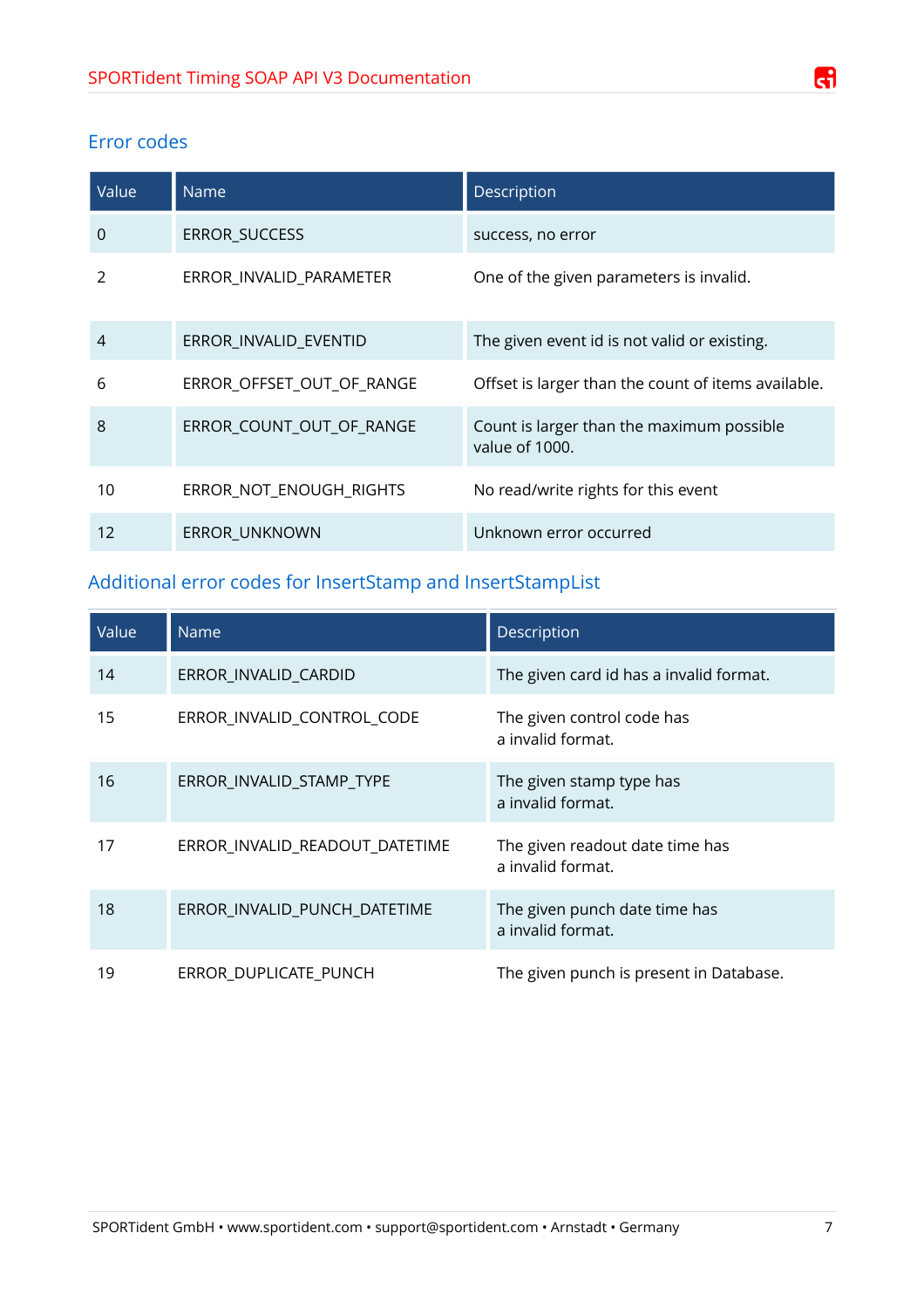

# <span id="page-7-1"></span>SelectStampListFromEvent(eventId, offset, count)

# <span id="page-7-0"></span>SelectStampListFromEventBtwTime(eventId, offset, count, startDate, endDate)

## Parameters

| Description                   | <b>Type</b> | <b>Notes</b>                                              |
|-------------------------------|-------------|-----------------------------------------------------------|
| Param 0<br>(eventid)          | int         | The id of the SPORTident event                            |
| Param 1<br>(offsetId)         | int         | Defines at what offset the data is to be read             |
| Param <sub>2</sub><br>(count) | int         | The number of stamps to be read, maximum<br>value is 1000 |
| Param3<br>(startDate)         | string      | The date and time of first Stamp to be read               |
| Param4<br>(endDate)           | string      | The date and time of last Stamp to be read                |

## Returns

The call returns an object instance of SelectStampListFromEventResponse.

| <b>Description</b> | <b>Type</b> | Result                                                                                                                                                      |
|--------------------|-------------|-------------------------------------------------------------------------------------------------------------------------------------------------------------|
| Called_Function    | string      | SelectStampListFromEvent()                                                                                                                                  |
| resultCount        | int         | The number of items returned. This can be less<br>than the number of items requested. - or - A<br>negative number indicating an error (see<br>errorCode)    |
| errorCode          | int         | <b>ERROR SUCCESS</b><br>ERROR_INVALID_PARAMETER<br>ERROR_INVALID_EVENTID<br>ERROR_OFFSET_OUT_OF_RANGE<br>ERROR_COUT_OUT_OF_RANGE<br>ERROR NOT ENOUGH RIGHTS |
| result             | stampObil1  | A node list containing the result items                                                                                                                     |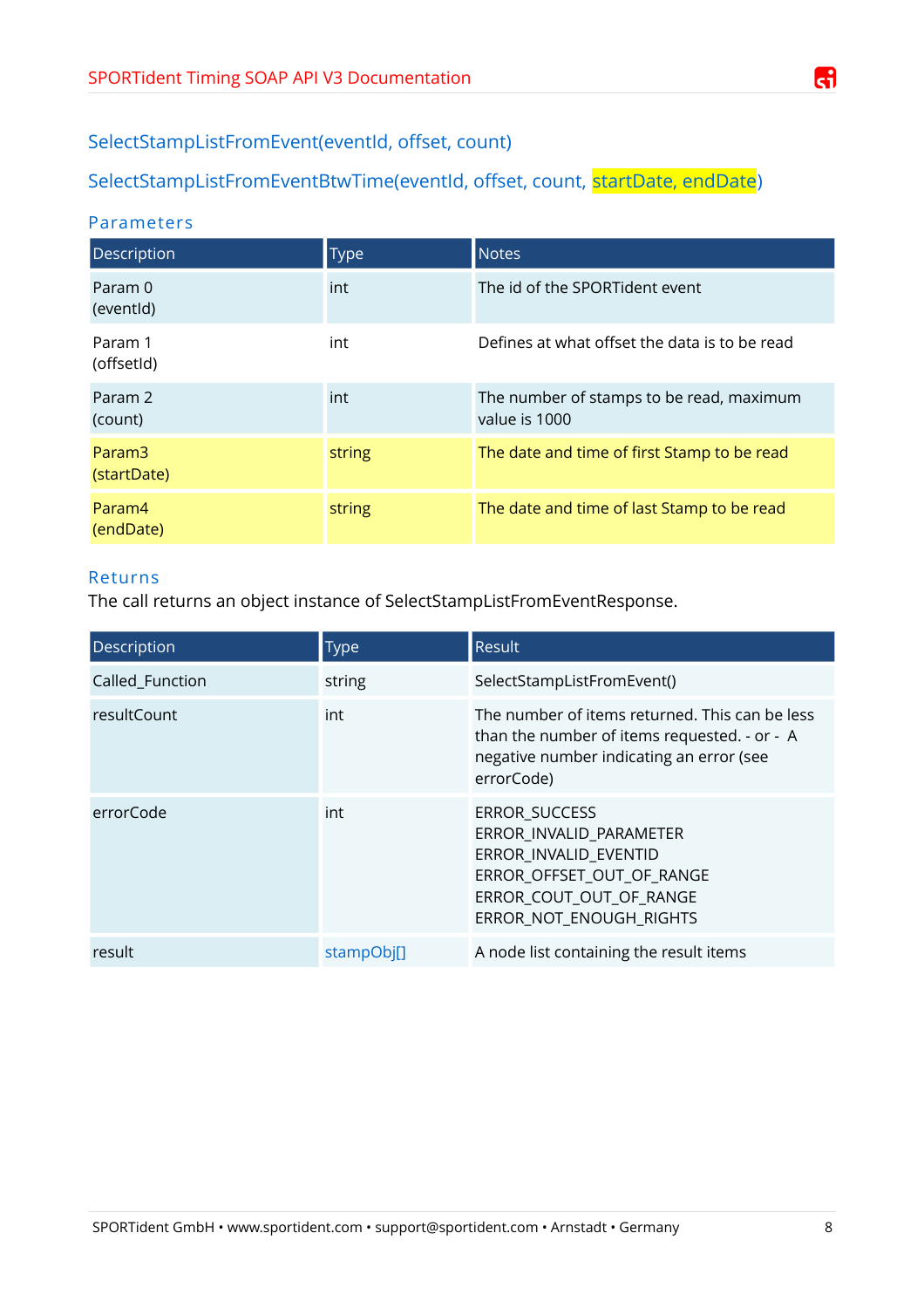```
<?xml version="1.0" encoding="utf-8"?>
<SOAP-ENV:Envelope
     xmlns:si="https://www.sportident.com:8453/stamps/soap"
     xmlns:SOAP-ENV="http://schemas.xmlsoap.org/soap/envelope/"
     xmlns:ns2="http://schemas.xmlsoap.org/ws/2002/07/utility">
    <SOAP-ENV:Header>
       <ns2:SI_Verification>
          <apikey>your_key</apikey>
       </ns2:SI_Verification>
    </SOAP-ENV:Header>
    <SOAP-ENV:Body>
       <si:SelectStampListFromEvent[BtwTime]Request>
         <si:param0>20150301246116</si:param0>
          <si:param1>0</si:param1>
          <si:param2>10</si:param2>
          [<si:param3>2015-07-02 00:00:00</si:param3>]
         [<si:param4>2015-07-02 23:59:59</si:param4>]
       </si:SelectStampListFromEvent[BtwTime]Request>
    </SOAP-ENV:Body>
</SOAP-ENV:Envelope>
```
#### Response from Server

```
<SOAP-ENV:Envelope xmlns:SOAP-ENV="http://schemas.xmlsoap.org/soap/envelope/">
   <SOAP-ENV:Header/>
   <SOAP-ENV:Body>
     <si:SelectStampListFromEventResponse 
         xmlns:si="https://www.sportident.com:8453/stamps/soap">
       <si:return>
         <si:Called_Function>SelectStampListFromEvent()</si:Called_Function>
         <si:errorCode>0</si:errorCode>
         <si:resultCount>1</si:resultCount>
         <si:result>
           <si:item>
             <si:id_stamp>58722</si:id_stamp>
            <si:id event>20150301246116</si:id event>
             <si:stamp_card_id>253092</si:stamp_card_id>
             <si:stamp_control_code>3</si:stamp_control_code>
             <si:stamp_control_mode>0</si:stamp_control_mode>
             <si:stamp_station_serial>0</si:stamp_station_serial>
             <si:stamp_pointer>256</si:stamp_pointer>
             <si:stamp_type>1</si:stamp_type>
             <si:stamp_readout_datetime>2015-07-02 15:53:28</si:stamp_readout_datetime>
             <si:stamp_punch_timesi>104038911</si:stamp_punch_timesi>
             <si:stamp_punch_datetime>2015-07-02 16:53:20</si:stamp_punch_datetime>
             <si:stamp_punch_ms>511</si:stamp_punch_ms>
             <si:stamp_punch_wday>4</si:stamp_punch_wday>
             <si:last_modification>2015-07-02 15:53:28</si:last_modification>
            <si:id pk>63449</si:id pk>
          </si:item>\langlesi:result>
       </si:return>
     </si:SelectStampListFromEventResponse>
  </SOAP-ENV:Body>
</SOAP-ENV:Envelope>
```
SPORTident GmbH • www.sportident.com • support@sportident.com • Arnstadt • Germany 9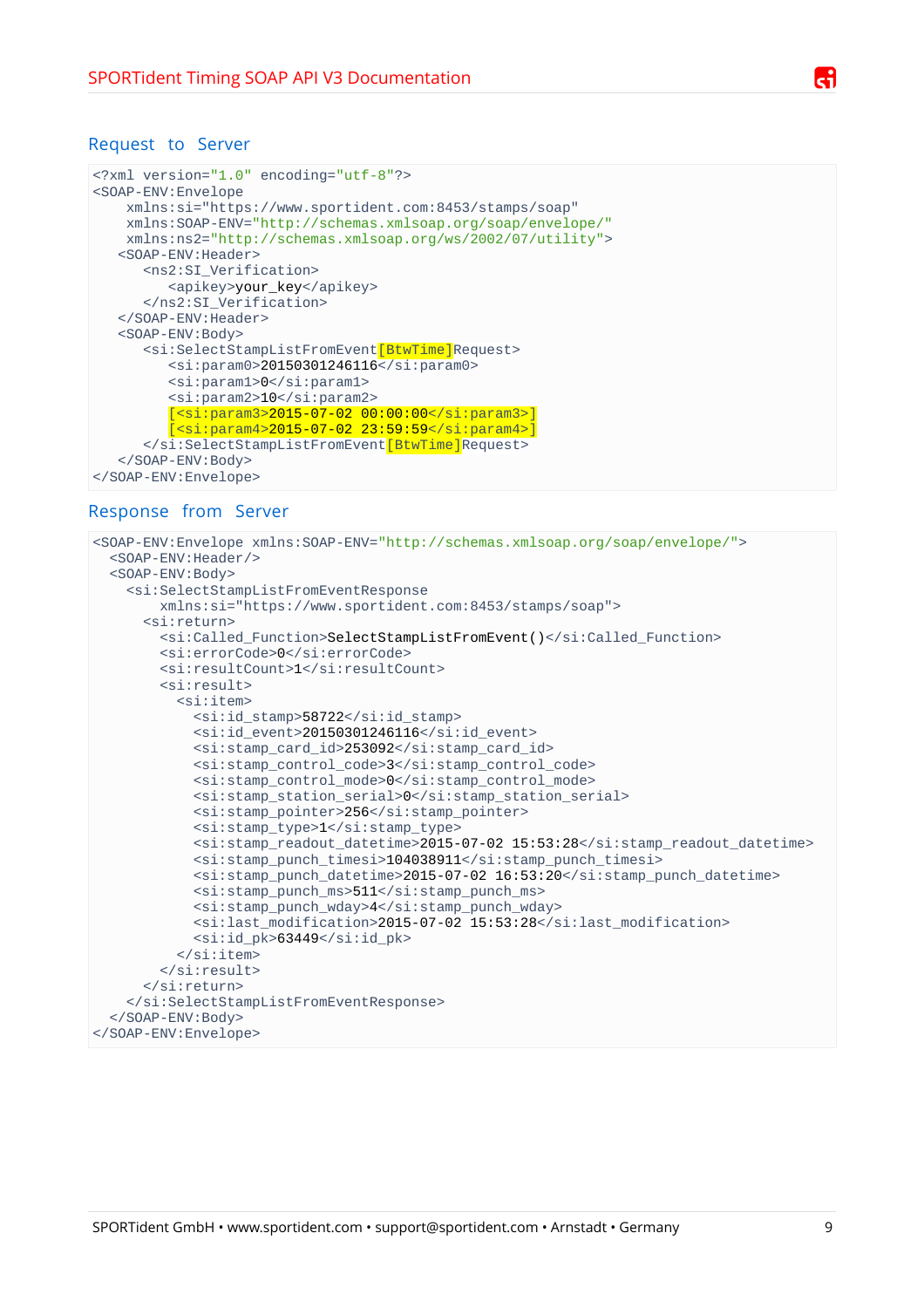# SelectStampListByControl (eventId, controlNo, offset, count)

<span id="page-9-0"></span>SelectStampListByControlBtwTime (eventId, controlNo, offset, count, startDate, endDate)

# Parameters

| Description                     | <b>Type</b> | <b>Notes</b>                                              |
|---------------------------------|-------------|-----------------------------------------------------------|
| Param 0<br>(eventid)            | int         | The id of the SPORTident event                            |
| Param 1<br>(cardid)             | int         | The code number of the control point                      |
| Param 2<br>(offsetId)           | int         | Defines at what offset the data is to be read             |
| Param 3<br>(count)              | int         | The number of stamps to be read, maximum<br>value is 1000 |
| Param4<br>(startDate)           | string      | The date and time of first Stamp to be read               |
| Param <sub>5</sub><br>(endDate) | string      | The date and time of last Stamp to be read                |

## Returns

The call returns an object instance of SelectStampListByControlResponse.

| Description        | <b>Type</b> | Result                                                                                                                                                          |
|--------------------|-------------|-----------------------------------------------------------------------------------------------------------------------------------------------------------------|
| Called_Function    | string      | SelectStampListByControl()                                                                                                                                      |
| <b>resultCount</b> | int         | The number of items returned. This can be less<br>than the number of items requested.<br>$-$ or $-$<br>A negative number indicating an error<br>(see errorCode) |
| errorCode          | int         | <b>ERROR SUCCESS</b><br>ERROR_INVALID_PARAMETER<br>ERROR INVALID EVENTID<br>ERROR_OFFSET_OUT_OF_RANGE<br>ERROR_COUT_OUT_OF_RANGE<br>ERROR NOT ENOUGH RIGHTS     |
| result             | stampObj[]  | A node list containing the result items.                                                                                                                        |

æ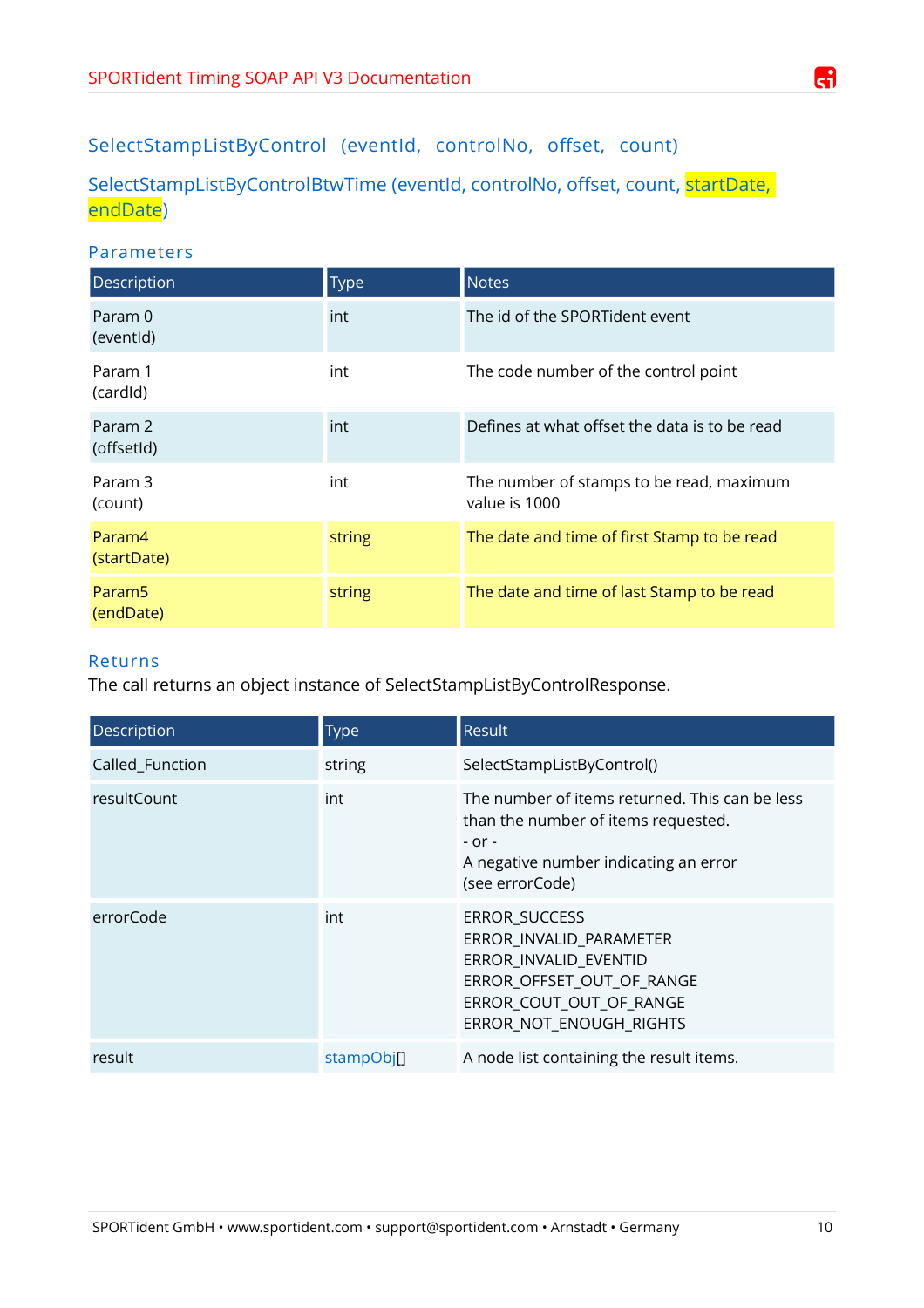```
<?xml version="1.0" encoding="utf-8"?>
<SOAP-ENV:Envelope 
  xmlns:si="https://www.sportident.com:8453/stamps/soap" 
   xmlns:SOAP-ENV="http://schemas.xmlsoap.org/soap/envelope/" 
   xmlns:ns2="http://schemas.xmlsoap.org/ws/2002/07/utility">
   <SOAP-ENV:Header>
     <ns2:SI_Verification>
       <apikey>your_key</apikey>
     </ns2:SI_Verification>
   </SOAP-ENV:Header>
   <SOAP-ENV:Body>
     <si:SelectStampListByControl[BtwTime]Request>
      <si:param0>20150301246116</si:param0>
       <si:param1>4</si:param1>
       <si:param2>0</si:param2>
       <si:param3>1</si:param3>
        [<si:param3>2015-07-02 00:00:00</si:param3>]
        [<si:param4>2015-07-02 23:59:59</si:param4>]
    </si:SelectStampListByControl[BtwTime]Request>
   </SOAP-ENV:Body>
</SOAP-ENV:Envelope>
```
#### Response from Server

```
<SOAP-ENV:Envelope xmlns:SOAP-ENV="http://schemas.xmlsoap.org/soap/envelope/">
   <SOAP-ENV:Header/>
   <SOAP-ENV:Body>
     <si:SelectStampListByControlResponse
       xmlns:si="https://www.sportident.com:8453/stamps/soap">
       <si:return>
         <si:Called_Function>SelectStampListByControl()</si:Called_Function>
         <si:errorCode>0</si:errorCode>
        <si:resultCount>1</si:resultCount>
         <si:result>
           <si:item>
             <si:id_stamp>58741</si:id_stamp>
             <si:id_event>20150301246116</si:id_event>
             <si:stamp_card_id>1394200</si:stamp_card_id>
             <si:stamp_control_code>4</si:stamp_control_code>
             <si:stamp_control_mode>0</si:stamp_control_mode>
             <si:stamp_station_serial>0</si:stamp_station_serial>
             <si:stamp_pointer>264</si:stamp_pointer>
             <si:stamp_type>1</si:stamp_type>
             <si:stamp_readout_datetime>2015-07-02 16:13:47</si:stamp_readout_datetime>
             <si:stamp_punch_timesi>104352114</si:stamp_punch_timesi>
             <si:stamp_punch_datetime>2015-07-02 17:13:42</si:stamp_punch_datetime>
             <si:stamp_punch_ms>882</si:stamp_punch_ms>
             <si:stamp_punch_wday>4</si:stamp_punch_wday>
             <si:last_modification>2015-07-02 16:13:47</si:last_modification>
             <si:id_pk>63470</si:id_pk>
          </si:item>
         </si:result>
       </si:return>
     </si:SelectStampListByControlResponse>
   </SOAP-ENV:Body>
</SOAP-ENV:Envelope>
```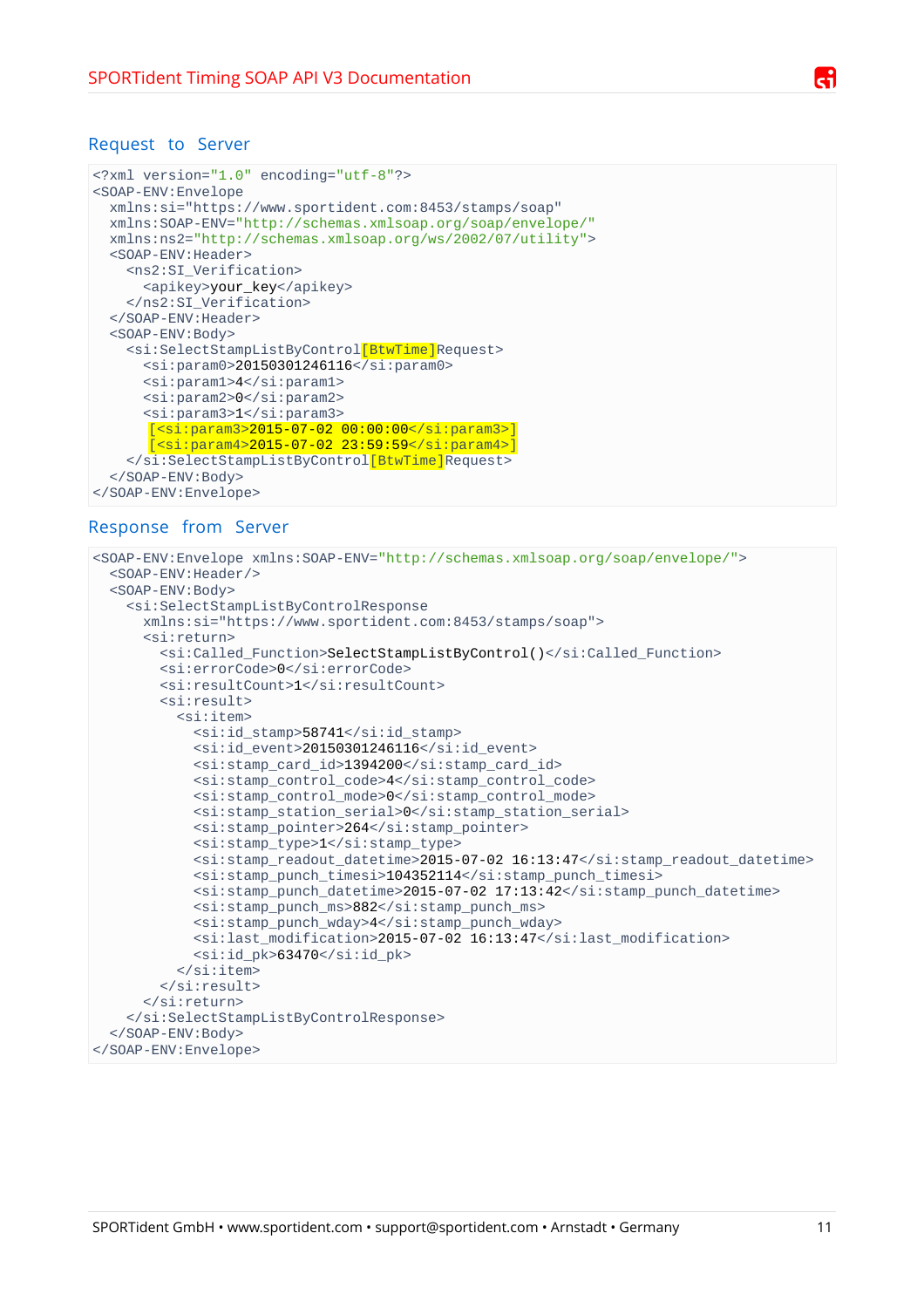# <span id="page-11-1"></span>SelectStampListByCardId (eventId, cardId, offset, count)

<span id="page-11-0"></span>SelectStampListByCardIdBtwTime (eventId, cardId, offset, count, startDate, endDate)

## Parameters

| Description                     | <b>Type</b> | <b>Notes</b>                                              |
|---------------------------------|-------------|-----------------------------------------------------------|
| Param 0<br>(eventid)            | int         | The id of the SPORTident event                            |
| Param 1<br>(cardid)             | int         | The SiCard number                                         |
| Param 2<br>(offsetId)           | int         | Defines at what offset the data is to be read             |
| Param 3<br>(count)              | int         | The number of stamps to be read, maximum<br>value is 1000 |
| Param4<br>(startDate)           | string      | The date and time of first Stamp to be read               |
| Param <sub>5</sub><br>(endDate) | string      | The date and time of last Stamp to be read                |

#### Returns

The call returns an object instance of SelectStampListByCardIdResponse.

| Description     | <b>Type</b> | <b>Result</b>                                                                                                                                                   |
|-----------------|-------------|-----------------------------------------------------------------------------------------------------------------------------------------------------------------|
| Called_Function | string      | SelectStampListByCardId()                                                                                                                                       |
| resultCount     | int         | The number of items returned. This can be less<br>than the number of items requested.<br>$-$ or $-$<br>A negative number indicating an error<br>(see errorCode) |
| errorCode       | int         | ERROR_SUCCESS<br>ERROR_INVALID_PARAMETER<br>ERROR_INVALID_EVENTID<br>ERROR_OFFSET_OUT_OF_RANGE<br>ERROR_COUT_OUT_OF_RANGE<br>ERROR_NOT_ENOUGH_RIGHTS            |
| result          | stampObj[]  | A node list containing the result items                                                                                                                         |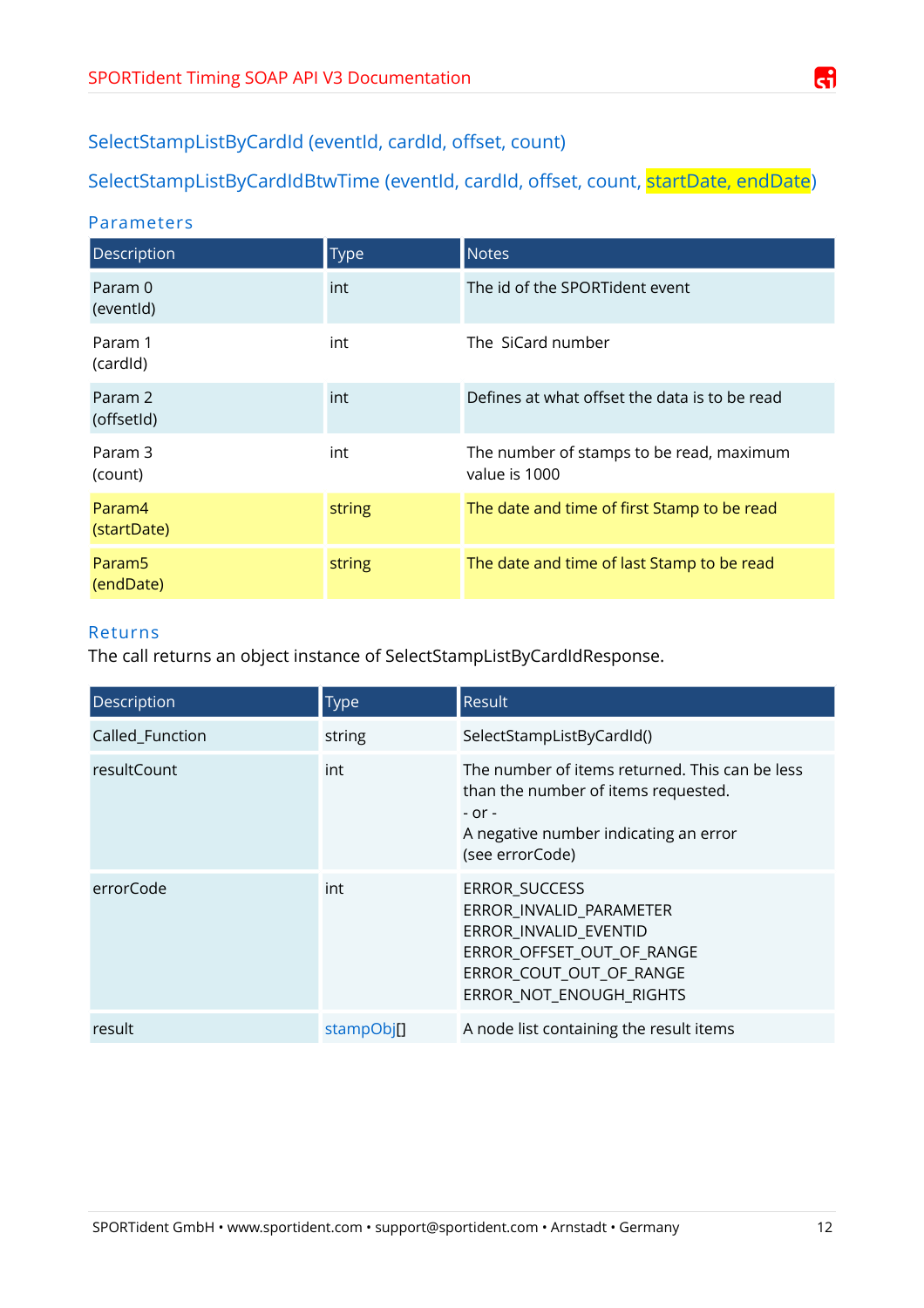```
<?xml version="1.0" encoding="utf-8"?>
<SOAP-ENV:Envelope
  xmlns:si="https://www.sportident.com:8453/stamps/soap"
   xmlns:SOAP-ENV="http://schemas.xmlsoap.org/soap/envelope/"
   xmlns:ns2="http://schemas.xmlsoap.org/ws/2002/07/utility">
   <SOAP-ENV:Header>
     <ns2:SI_Verification>
       <apikey>your_key</apikey>
     </ns2:SI_Verification>
   </SOAP-ENV:Header>
   <SOAP-ENV:Body>
     <si:SelectStampListByCardId[BtwTime]Request>
      <si:param0>20150301246116</si:param0>
      <si:param1>1470316</si:param1>
       <si:param2>0</si:param2>
       <si:param3>1</si:param3>
      [<si:param4>2015-07-02 00:00:00</si:param4>]
       [<si:param5>2015-07-02 23:59:59</si:param5>]
     </si:SelectStampListByCardId[BtwTime]Request>
   </SOAP-ENV:Body>
</SOAP-ENV:Envelope>
```
#### Response from Server

```
<SOAP-ENV:Envelope xmlns:SOAP-ENV="http://schemas.xmlsoap.org/soap/envelope/">
   <SOAP-ENV:Header/>
   <SOAP-ENV:Body>
     <si:SelectStampListByCardIdResponse
       xmlns:si="https://www.sportident.com:8453/stamps/soap">
       <si:return>
         <si:Called_Function>SelectStampListByCardId()</si:Called_Function>
         <si:errorCode>0</si:errorCode>
        <si:resultCount>1</si:resultCount>
         <si:result>
           <si:item>
             <si:id_stamp>58729</si:id_stamp>
             <si:id_event>20150301246116</si:id_event>
             <si:stamp_card_id>1470316</si:stamp_card_id>
             <si:stamp_control_code>3</si:stamp_control_code>
             <si:stamp_control_mode>0</si:stamp_control_mode>
             <si:stamp_station_serial>0</si:stamp_station_serial>
             <si:stamp_pointer>312</si:stamp_pointer>
             <si:stamp_type>1</si:stamp_type>
             <si:stamp_readout_datetime>2015-07-02 16:06:03</si:stamp_readout_datetime>
             <si:stamp_punch_timesi>104232715</si:stamp_punch_timesi>
             <si:stamp_punch_datetime>2015-07-02 17:05:59</si:stamp_punch_datetime>
             <si:stamp_punch_ms>11</si:stamp_punch_ms>
             <si:stamp_punch_wday>4</si:stamp_punch_wday>
             <si:last_modification>2015-07-02 16:06:03</si:last_modification>
             <si:id_pk>63458</si:id_pk>
          </si:item>
         </si:result>
       </si:return>
     </si:SelectStampListByCardIdResponse>
   </SOAP-ENV:Body>
</SOAP-ENV:Envelope>
```
SPORTident GmbH • www.sportident.com • support@sportident.com • Arnstadt • Germany 13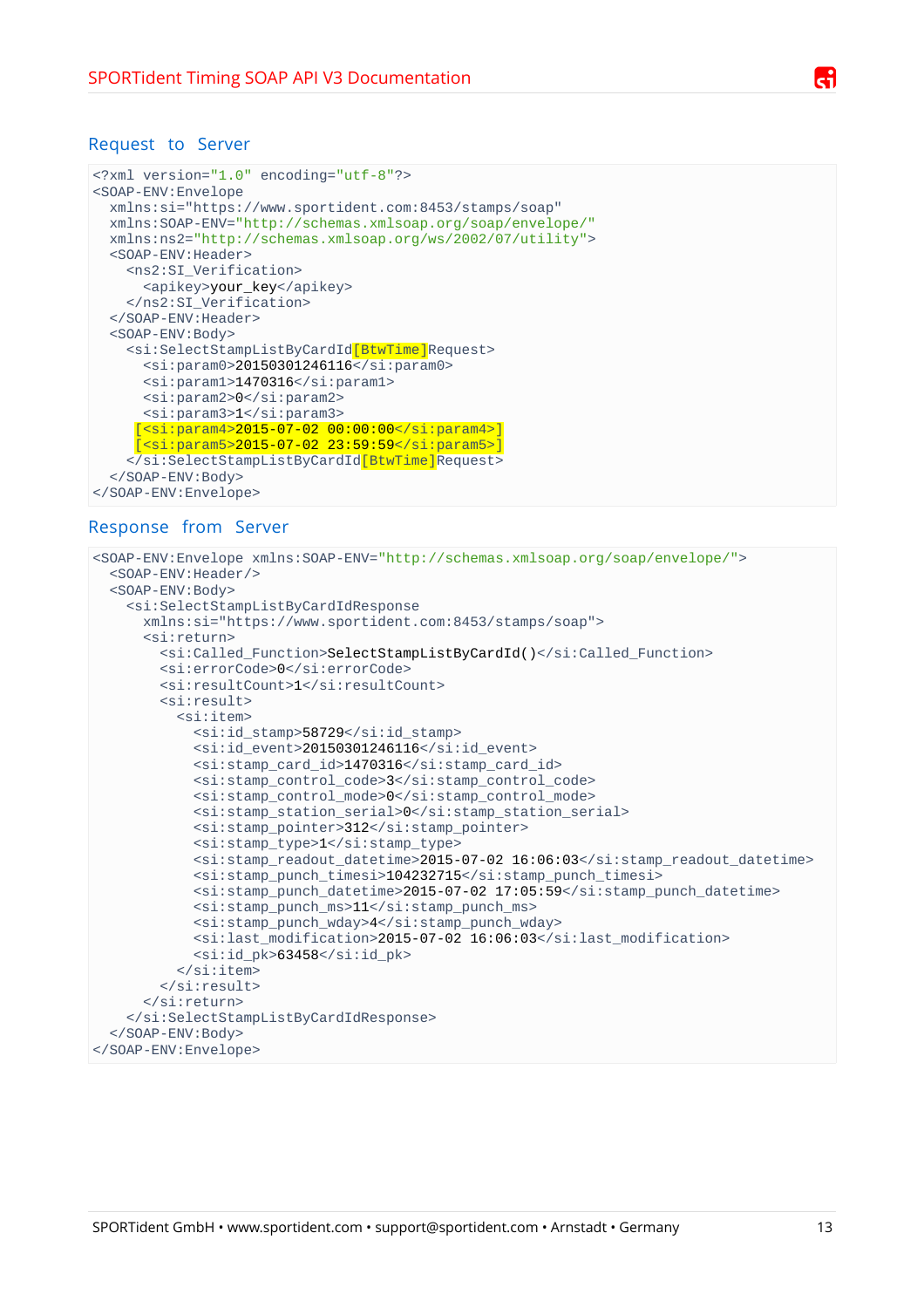# <span id="page-13-1"></span>SelectStampsCount (eventId)

# <span id="page-13-0"></span>SelectStampsCountBtwTime (eventId, startDate, endDate)

## Parameters

| Description                     | <b>Type</b> | <b>Notes</b>                                |
|---------------------------------|-------------|---------------------------------------------|
| Param 0<br>(eventid)            | int         | The id of the event                         |
| Param1<br>(startDate)           | string      | The date and time of first Stamp to be read |
| Param <sub>2</sub><br>(endDate) | string      | The date and time of last Stamp to be read  |

## Returns

The call returns an object instance of SelectStampsCountResponse.

| Description     | <b>Type</b> | <b>Result</b>                                                           |
|-----------------|-------------|-------------------------------------------------------------------------|
| Called_Function | string      | SelectStampsCount()                                                     |
| resultCount     | int         | The number of results available. In this case this<br>value is always 1 |
| errorCode       | int         | ERROR_SUCCESS<br>$-$ or $-$<br>an error number like described above.    |
| result          | int         | The number of records being available.                                  |

æ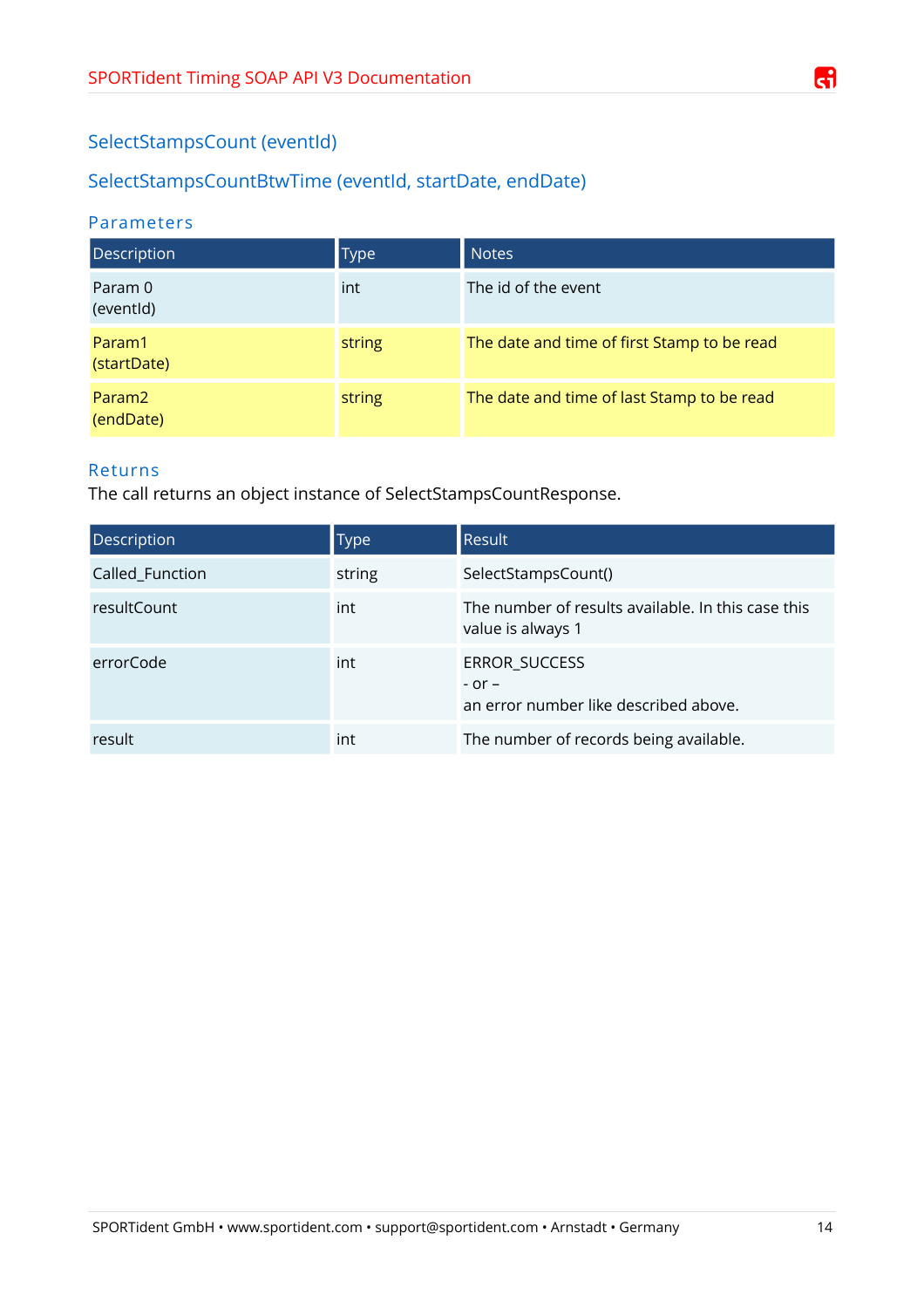```
<?xml version="1.0" encoding="utf-8"?>
<SOAP-ENV:Envelope
  xmlns:si="https://www.sportident.com:8453/stamps/soap" 
  xmlns:SOAP-ENV="http://schemas.xmlsoap.org/soap/envelope/" 
  xmlns:ns2="http://schemas.xmlsoap.org/ws/2002/07/utility">
  <SOAP-ENV:Header>
     <ns2:SI_Verification>
       <apikey>your_key</apikey>
     </ns2:SI_Verification>
  </SOAP-ENV:Header>
   <SOAP-ENV:Body>
     <si:SelectStampsCount[BtwTime]Request>
       <si:param0>20150301246116</si:param0>
       [<si:param1>2015-07-02 00:00:00</si:param1>]
       [<si:param2>2015-07-02 23:59:59</si:param2>]
     </si:SelectStampsCount[BtwTime]Request>
  </SOAP-ENV:Body>
</SOAP-ENV:Envelope>
```
#### Response from Server

```
<SOAP-ENV:Envelope xmlns:SOAP-ENV="http://schemas.xmlsoap.org/soap/envelope/">
  <SOAP-ENV:Header/>
   <SOAP-ENV:Body>
     <si:SelectStampsCountResponse 
xmlns:si="https://www.sportident.com:8453/stamps/soap">
       <si:return>
         <si:Called_Function>SelectStampsCount()</si:Called_Function>
         <si:errorCode>0</si:errorCode>
         <si:resultCount>1</si:resultCount>
        <si:result>586</si:result>
       </si:return>
     </si:SelectStampsCountResponse>
  </SOAP-ENV:Body>
</SOAP-ENV:Envelope>
```
ci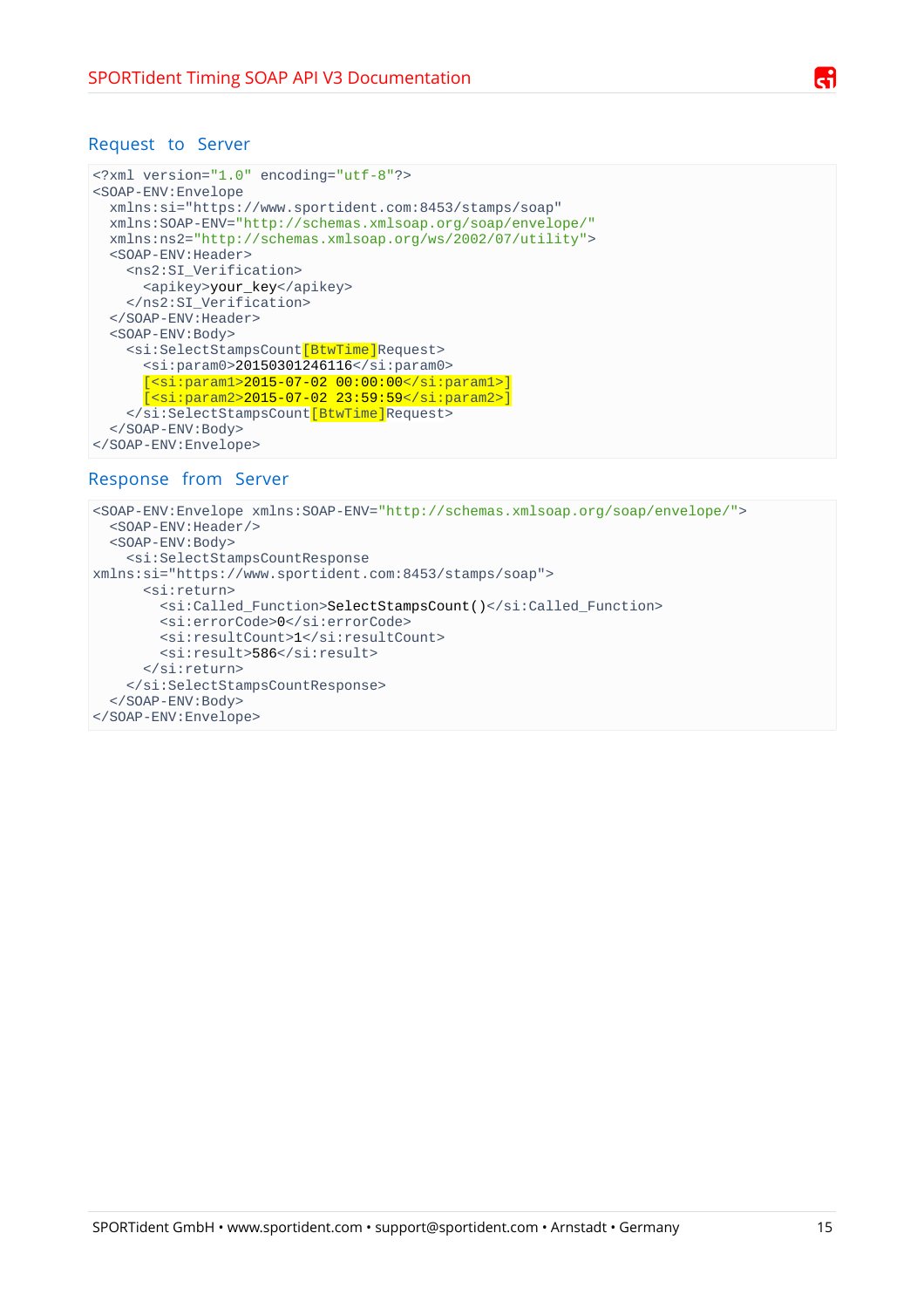

# <span id="page-15-1"></span>SelectStampsCountControl (eventId, controlNo)

# <span id="page-15-0"></span>SelectStampsCountControlBtwTime (eventId, controlNo, startDate, endDate)

## Parameters

| Description                       | <b>Type</b> | <b>Notes</b>                                |
|-----------------------------------|-------------|---------------------------------------------|
| Param 0<br>(eventid)              | int         | The id of the SPORTident Event              |
| Param 1<br>(cardid)               | int         | The code number of the control point        |
| Param <sub>2</sub><br>(startDate) | string      | The date and time of first Stamp to be read |
| Param3<br>(endDate)               | string      | The date and time of last Stamp to be read  |

## Returns

The call returns an object instance of SelectStampsCountControlResponse.

| <b>Description</b> | <b>Type</b> | <b>Result</b>                                                            |
|--------------------|-------------|--------------------------------------------------------------------------|
| Called_Function    | string      | SelectStampsCardId()                                                     |
| resultCount        | int         | The number of results available. In this case this<br>value is always 1. |
| errorCode          | int         | ERROR_SUCCESS<br>ERROR_INVALID_PARAMETER                                 |
| result             | int         | The number of records being available.                                   |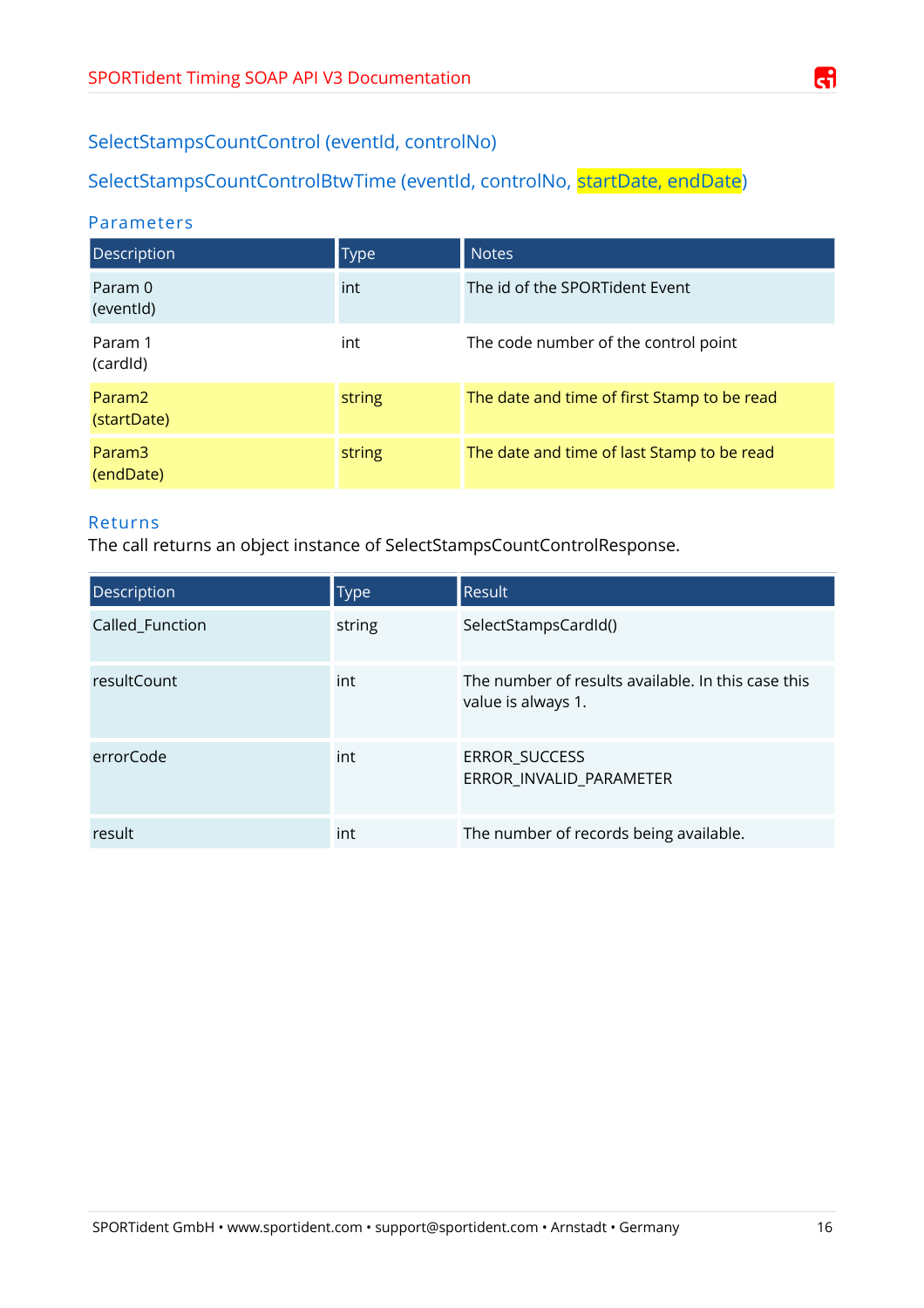```
<?xml version="1.0" encoding="utf-8"?>
<SOAP-ENV:Envelope
  xmlns:si="https://www.sportident.com:8453/stamps/soap"
  xmlns:SOAP-ENV="http://schemas.xmlsoap.org/soap/envelope/"
  xmlns:ns2="http://schemas.xmlsoap.org/ws/2002/07/utility">
  <SOAP-ENV:Header>
     <ns2:SI_Verification>
       <apikey>your_key</apikey>
     </ns2:SI_Verification>
   </SOAP-ENV:Header>
   <SOAP-ENV:Body>
     <si:SelectStampsCountControl[BtwTime]Request>
      <si:param0>20150301246116</si:param0>
       <si:param1>3</si:param1>
       [<si:param2>2015-07-02 00:00:00</si:param2>]
      [<si:param3>2015-07-02 23:59:59</si:param3>]
    </si:SelectStampsCountControl[BtwTime]Request>
   </SOAP-ENV:Body>
</SOAP-ENV:Envelope>
```
#### Response from Server

```
<SOAP-ENV:Envelope xmlns:SOAP-ENV="http://schemas.xmlsoap.org/soap/envelope/">
  <SOAP-ENV:Header/>
   <SOAP-ENV:Body>
     <si:SelectStampsCountControlResponse
      xmlns:si="https://www.sportident.com:8453/stamps/soap">
       <si:return>
        <si:Called Function>SelectStampsCountControl()</si:Called Function>
         <si:errorCode>0</si:errorCode>
        <si:resultCount>1</si:resultCount>
        <si:result>197</si:result>
       </si:return>
     </si:SelectStampsCountControlResponse>
  </SOAP-ENV:Body>
</SOAP-ENV:Envelope>
```
r: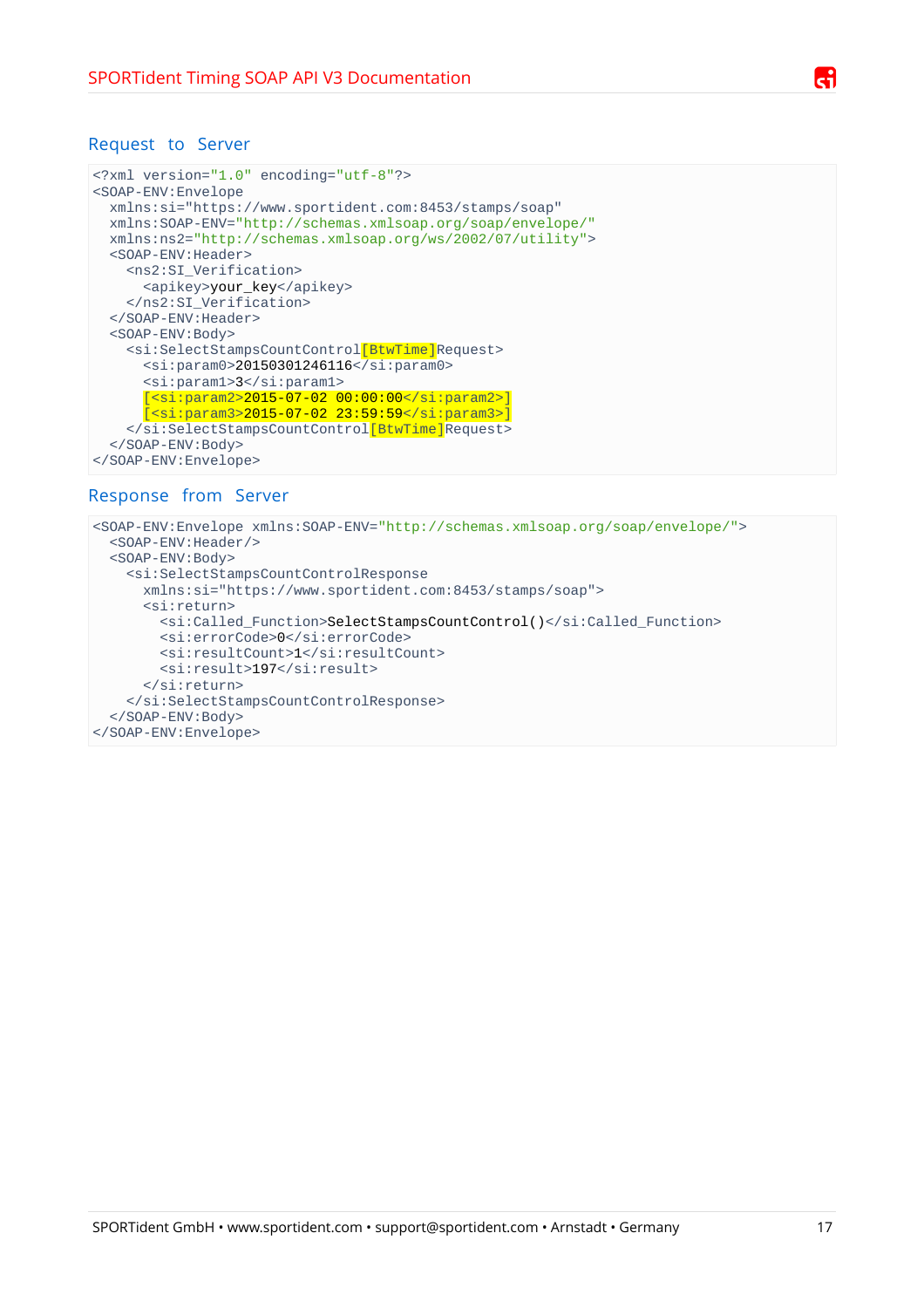

# <span id="page-17-1"></span>SelectStampsCountCardId (eventId, cardId)

<span id="page-17-0"></span>SelectStampsCountCardIdBtwTime (eventId, cardId, startDate, endDate)

## Parameters

| <b>Description</b>                | <b>Type</b> | <b>Notes</b>                                |
|-----------------------------------|-------------|---------------------------------------------|
| Param 0<br>(eventid)              | int         | The id of the SPORTident Event              |
| Param 1<br>(cardid)               | int         | The code number of the control point        |
| Param <sub>2</sub><br>(startDate) | string      | The date and time of first Stamp to be read |
| Param3<br>(endDate)               | string      | The date and time of last Stamp to be read  |

## Returns

The call returns an object instance of SelectStampsCardIdResponse.

| Description     | <b>Type</b> | <b>Result</b>                                                           |
|-----------------|-------------|-------------------------------------------------------------------------|
| Called_Function | string      | SelectStampsCardId()                                                    |
| resultCount     | int         | The number of results available. In this case this<br>value is always 1 |
| errorCode       | int         | ERROR_SUCCESS<br>ERROR_INVALID_PARAMETER                                |
| result          | int         | The number of records being available                                   |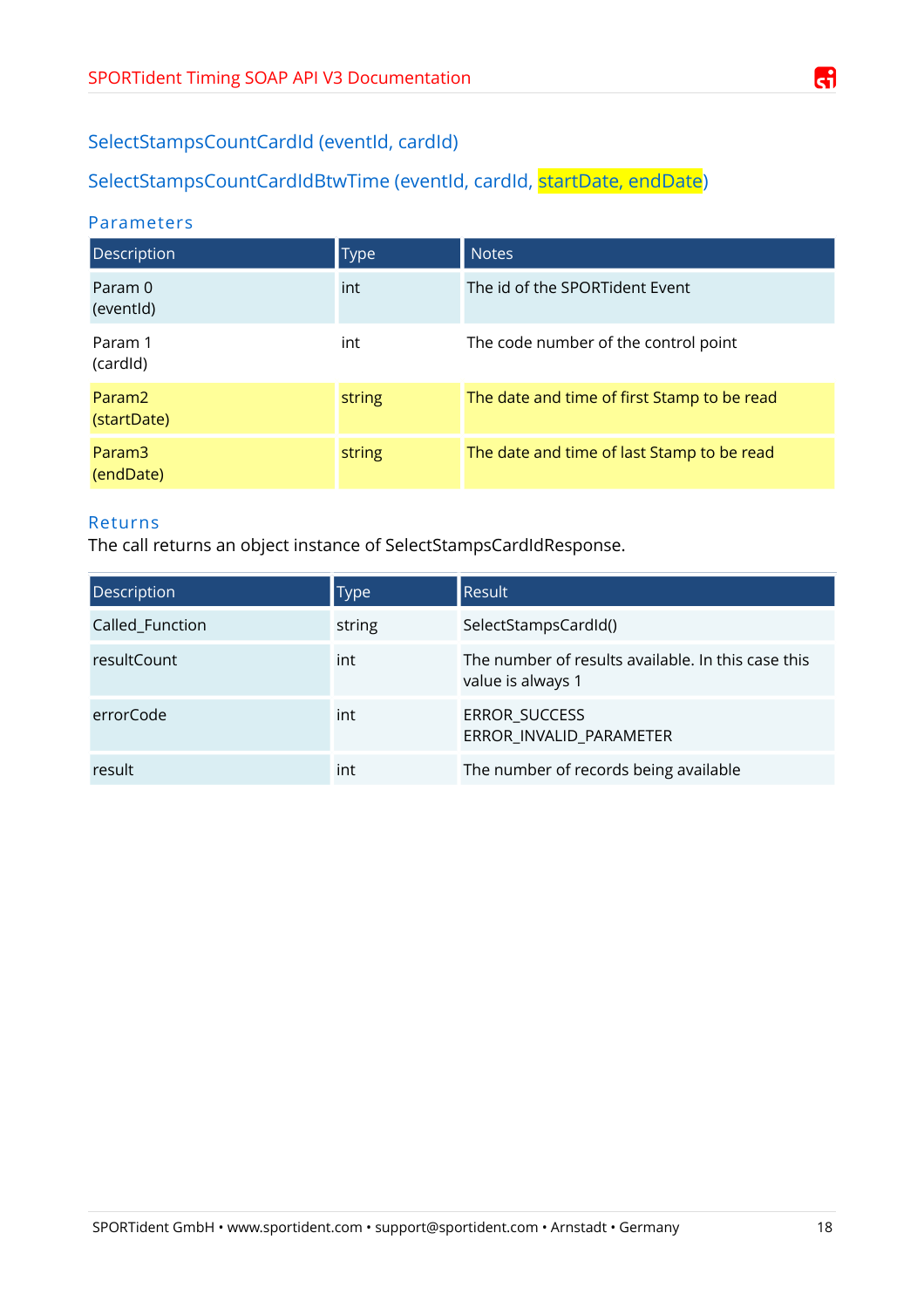```
<?xml version="1.0" encoding="utf-8"?>
<SOAP-ENV:Envelope
  xmlns:si="https://www.sportident.com:8453/stamps/soap" 
  xmlns:SOAP-ENV="http://schemas.xmlsoap.org/soap/envelope/" 
  xmlns:ns2="http://schemas.xmlsoap.org/ws/2002/07/utility">
  <SOAP-ENV:Header>
     <ns2:SI_Verification>
       <apikey>your_key</apikey>
     </ns2:SI_Verification>
   </SOAP-ENV:Header>
   <SOAP-ENV:Body>
     <si:SelectStampsCountCardId[BtwTime]Request>
      <si:param0>20150301246116</si:param0>
      <si:param1>1470316</si:param1>
       [<si:param1>2015-07-02 00:00:00</si:param1>]
       [<si:param2>2015-07-02 23:59:59</si:param2>]
     </si:SelectStampsCountCardId[BtwTime]Request>
   </SOAP-ENV:Body>
</SOAP-ENV:Envelope>
```
#### Response from Server

```
<SOAP-ENV:Envelope xmlns:SOAP-ENV="http://schemas.xmlsoap.org/soap/envelope/">
  <SOAP-ENV:Header/>
   <SOAP-ENV:Body>
     <si:SelectStampsCountCardIdResponse
      xmlns:si="https://www.sportident.com:8453/stamps/soap">
       <si:return>
        <si:Called Function>SelectStampsCountCardId()</si:Called Function>
         <si:errorCode>0</si:errorCode>
        <si:resultCount>1</si:resultCount>
        <si:result>3</si:result>
       </si:return>
     </si:SelectStampsCountCardIdResponse>
  </SOAP-ENV:Body>
</SOAP-ENV:Envelope>
```
r: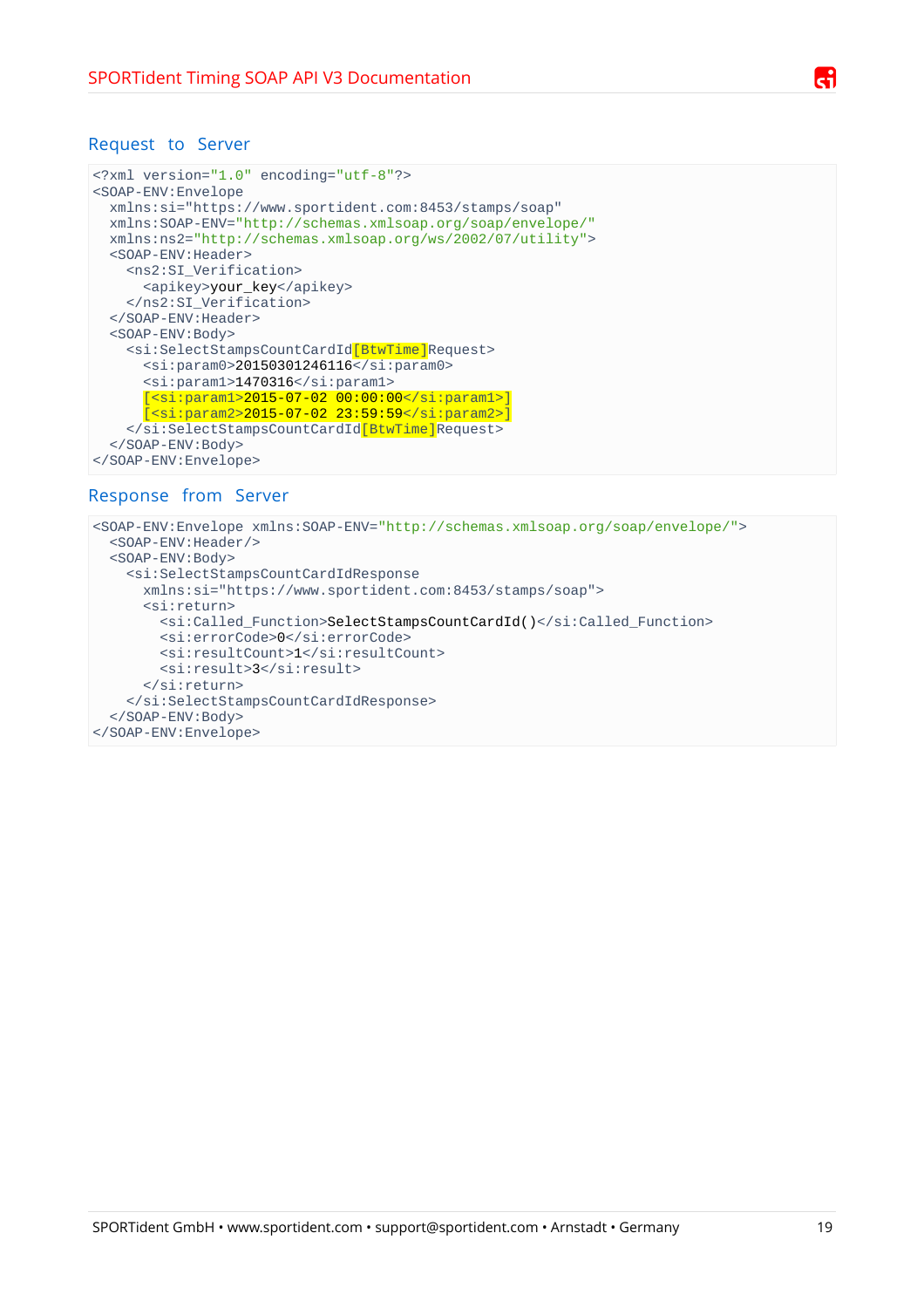## <span id="page-19-0"></span>Class stampObj

The stampObj class is used to transmit data to the SOAP server. It contains raw punch record data as well as interpreted information depending on the event definition.

## Parameters

To leave a parameter out, you can supply an empty tag but need to add the attribute xsi:nil="true". See sample below.

| Description                                  | Type     | <b>Notes</b>                                                                                                                                                                      |
|----------------------------------------------|----------|-----------------------------------------------------------------------------------------------------------------------------------------------------------------------------------|
| Param0<br>(id_stamp)                         | int      | The PK from database. Leave this out or set to 0.                                                                                                                                 |
| Param1<br>(id_event)                         | int      | The event id                                                                                                                                                                      |
| Param2<br>(stamp_card_id)                    | int      | SPORTident card number (SIID)                                                                                                                                                     |
| Param3<br>(stamp_control_code)               | int      | The control code of the station.                                                                                                                                                  |
| Param4<br>(stamp_control_mode)               | int      | The operating mode of the control station.<br>(See programmer's guide for values.)                                                                                                |
| Param <sub>5</sub><br>(stamp_station_serial) | int      | The serial number of the station.<br>You can leave this value out or set to 0.                                                                                                    |
| Param6<br>(stamp_pointer)                    | int      | The pointer of the stamp in the station memory.<br>You can leave this value out or set to 0.                                                                                      |
| Param7<br>(stamp_type)                       | int      | The source of the record.<br>Can be one of the following values:<br>READOUT =<br>0<br><b>ONLINE =</b><br>1<br><b>BACKUP =</b><br>2<br>$\overline{3}$<br>RADIO_READOUT =           |
| Param8<br>(stamp_readout_datetime)           | datetime | The date and time when the record has been read<br>from the station or card.<br>You should use the following standard format:<br>YYYY-MM-DD hh:mm:ss<br>e. g. 2013-11-29 23:57:33 |
| Param9<br>(stamp_punch_timesi)               | ınt      | The punch time in SPORTident time format.<br>You can leave this value out or set to 0.                                                                                            |
| Param10<br>(stamp_punch_datetime)            | datetime | The date and time of the records creation.<br>Same format like stamp_readout_datetime.                                                                                            |
| Param11<br>(stamp_punch_ms)                  | int      | The fractions of a second of the records creation<br>date time.                                                                                                                   |

ਰੀ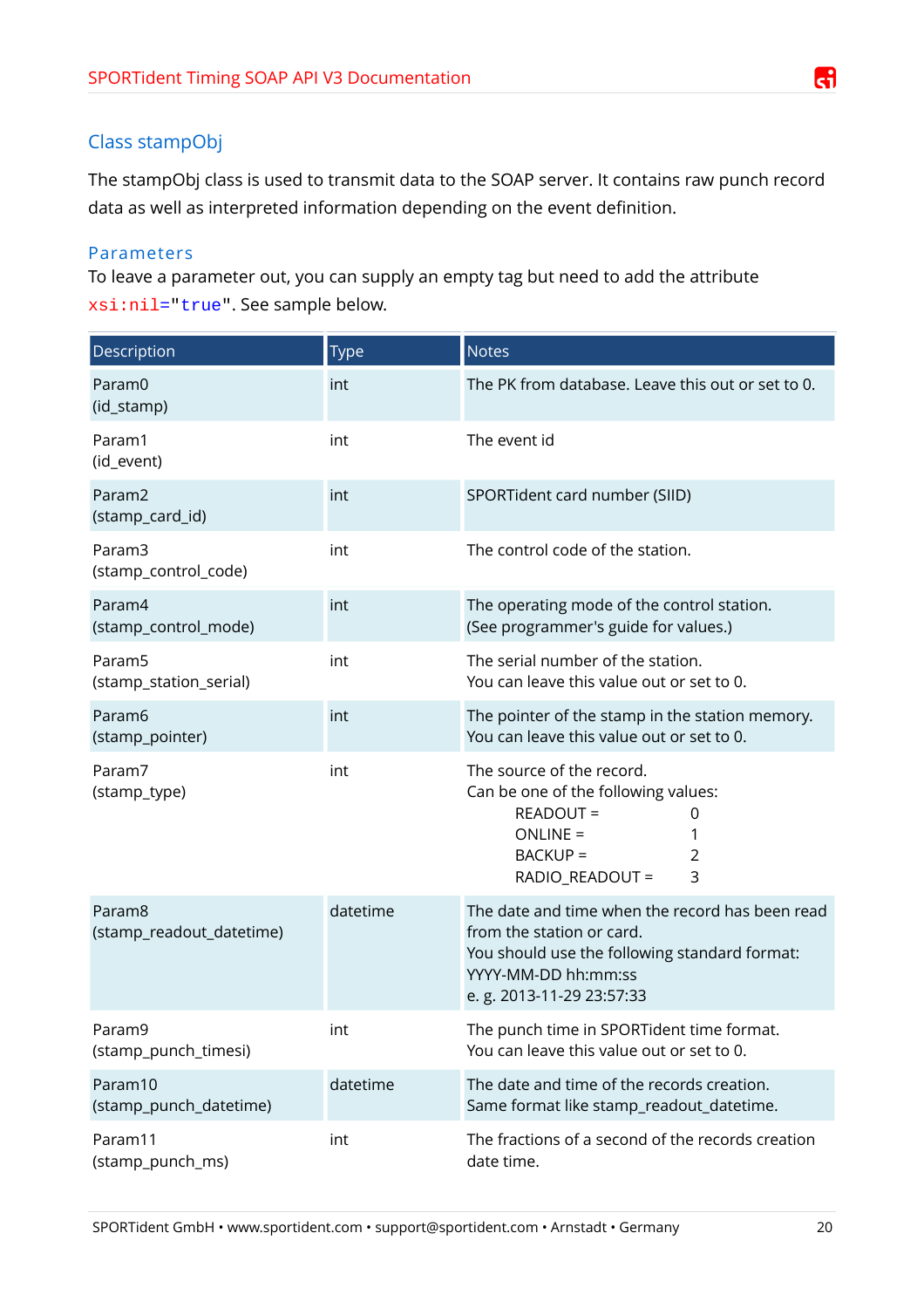| Param12<br>(stamp_punch_wday)       | int      | The day of week of the records creation.<br>Value range: (0-7)<br>0 - Sunday, 1 - Monday  6 - Saturday,<br>7 - invalid day of week |
|-------------------------------------|----------|------------------------------------------------------------------------------------------------------------------------------------|
| Param13<br>(last modification)      | datetime | The date and time of the last modification to this<br>instance. You can leave this value out.                                      |
| Param14<br>$(id$ <sub>_pk</sub> $)$ | int      | Reserved. Leave this out or set to 0.                                                                                              |

## Sample

<si:item>  $<$ si:id\_stamp /> <si:id\_event>2008122301</si:id\_event> <si:stamp\_card\_id>1006005</si:stamp\_card\_id> <si:stamp\_control\_code>31</si:stamp\_control\_code> <si:stamp\_control\_mode>2</si:stamp\_control\_mode> <si:stamp\_station\_serial /> <si:stamp\_pointer /> <si:stamp\_type>2</si:stamp\_type> <si:stamp\_readout\_datetime>2013-03-22 15:14:26</si:stamp\_readout\_datetime> <si:stamp\_punch\_timesi /> <si:stamp\_punch\_datetime>2013-03-22 15:14:26</si:stamp\_punch\_datetime> <si:stamp\_punch\_ms>0</si:stamp\_punch\_ms> <si:stamp\_punch\_wday>0</si:stamp\_punch\_wday> <si:last\_modification />  $<$ si:id\_pk /> </si:item>

Æ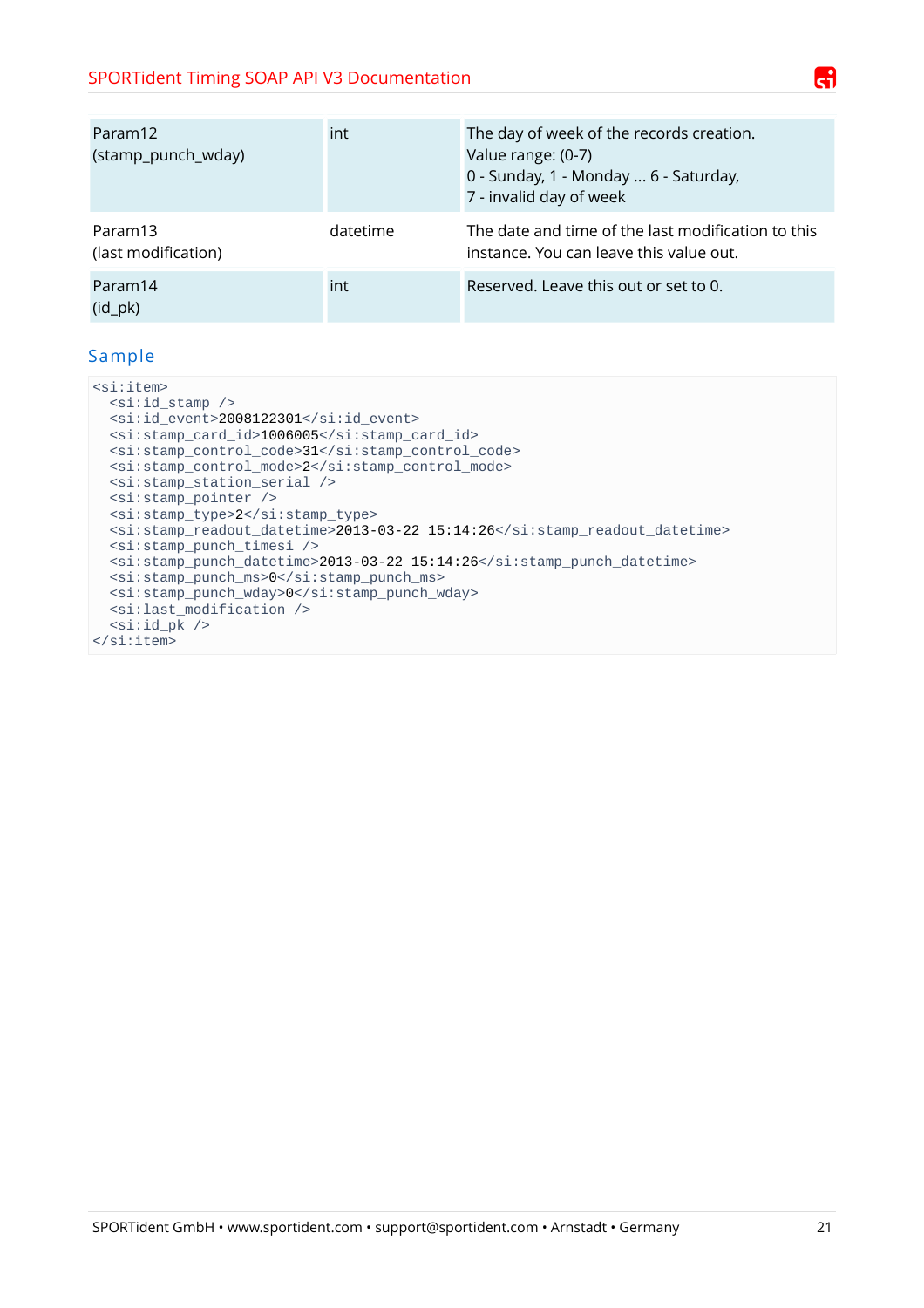## <span id="page-21-0"></span>Class result

The result class is used to respond to insertion requests. It contains information for every single item insertion operation.

## Parameters

If a insertion operation has failed, you will find the errorCode parameter of the response set to a value unequal to ERROR\_SUCCESS.

The result instance returned then will be  $\leq$ si: result />.

In success cases, errorCode will be ERROR\_SUCCESS and result will contain:

| Description | Type       | <b>Notes</b>                                                                    |
|-------------|------------|---------------------------------------------------------------------------------|
| Param0      | array()    | An array containing detailed results<br>for every single insertion operation    |
|             | string     | A hash of the first item that has been inserted (see<br>below for calculcation) |
|             | array(int) | An array containing the error codes for every item<br>that has been inserted    |

## Hash code algorithm

The hash code is calculated and returned on insert operation to give you a possibility to identify your insertion package when using asynchronous calls. You can easily compare the hash against the hash you have calculated before sending the request and verify the package identity.

The calculation method works as following:

- 1. Concat id\_event, stamp\_card\_id, stamp\_control\_code, stamp\_punch\_datetime
- 2. Calculate an MD5 hash over the resulting string
- 3. Take the hex representation of the resulting byte array, leave out any separators and convert it lower case.
- 4. The hash code should be a string with a length of 32 characters like this: a849414587a54cddc3bfca55486c2831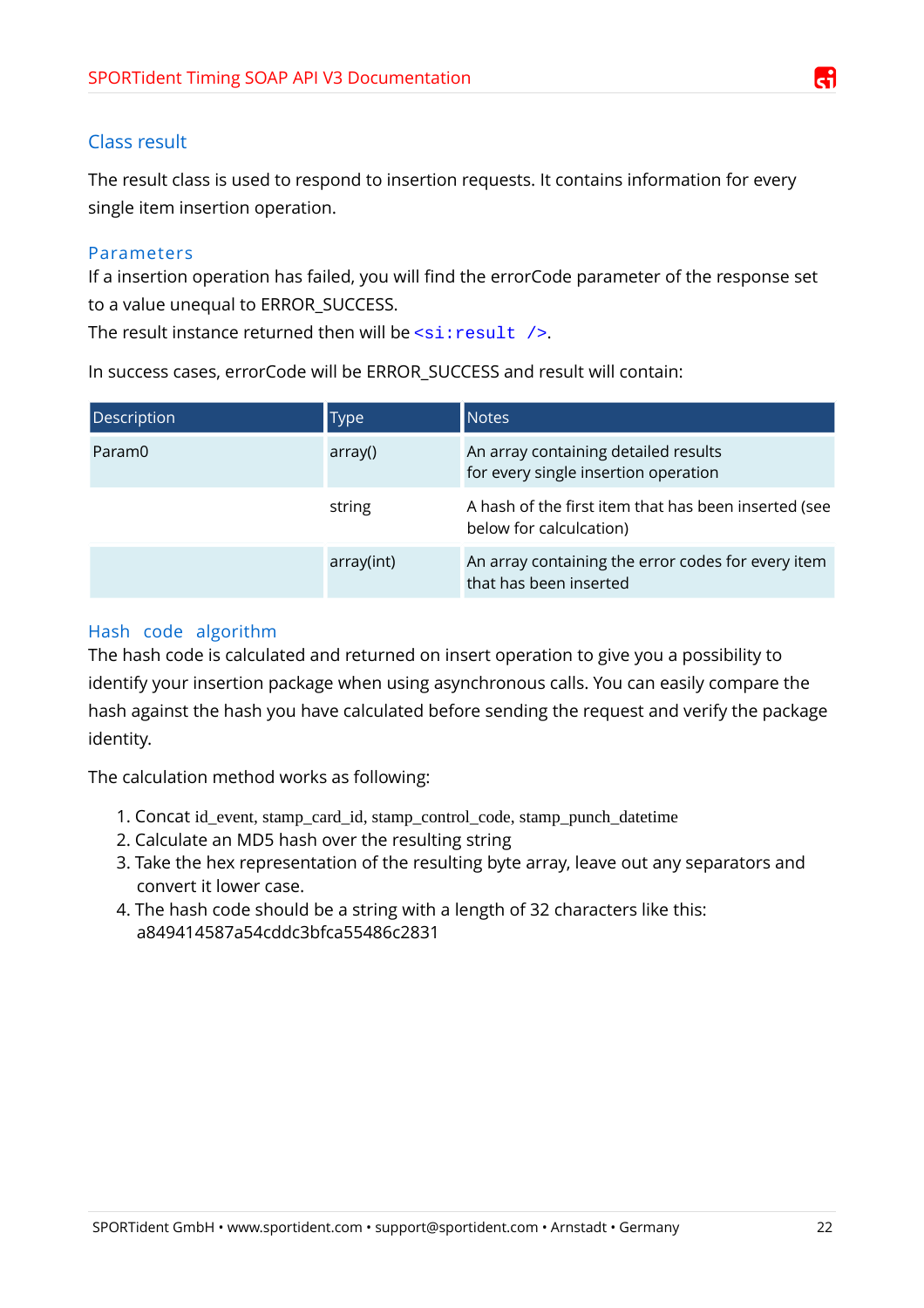## A

#### Hash code sample

```
var stamps = new stampObj()
    {
      id<sub>_</sub>event = 2008122301,
      stamp\_card\_id = 1002000,
      stamp_control_code = 31,
       stamp_punch_datetime = "2013-11-28 08:10:14",
    };
string stringToHash = id_event +
                        stamp_card_id +
                       stamp_control_code +
                       stamp_punch_datetime;
//stringToHash = "20081223011002000312013-11-28 08:10:14" 
string hashCode = MD5.Hash(stringToHash);
//stringToHash = " a849414587a54cddc3bfca55486c2831"
```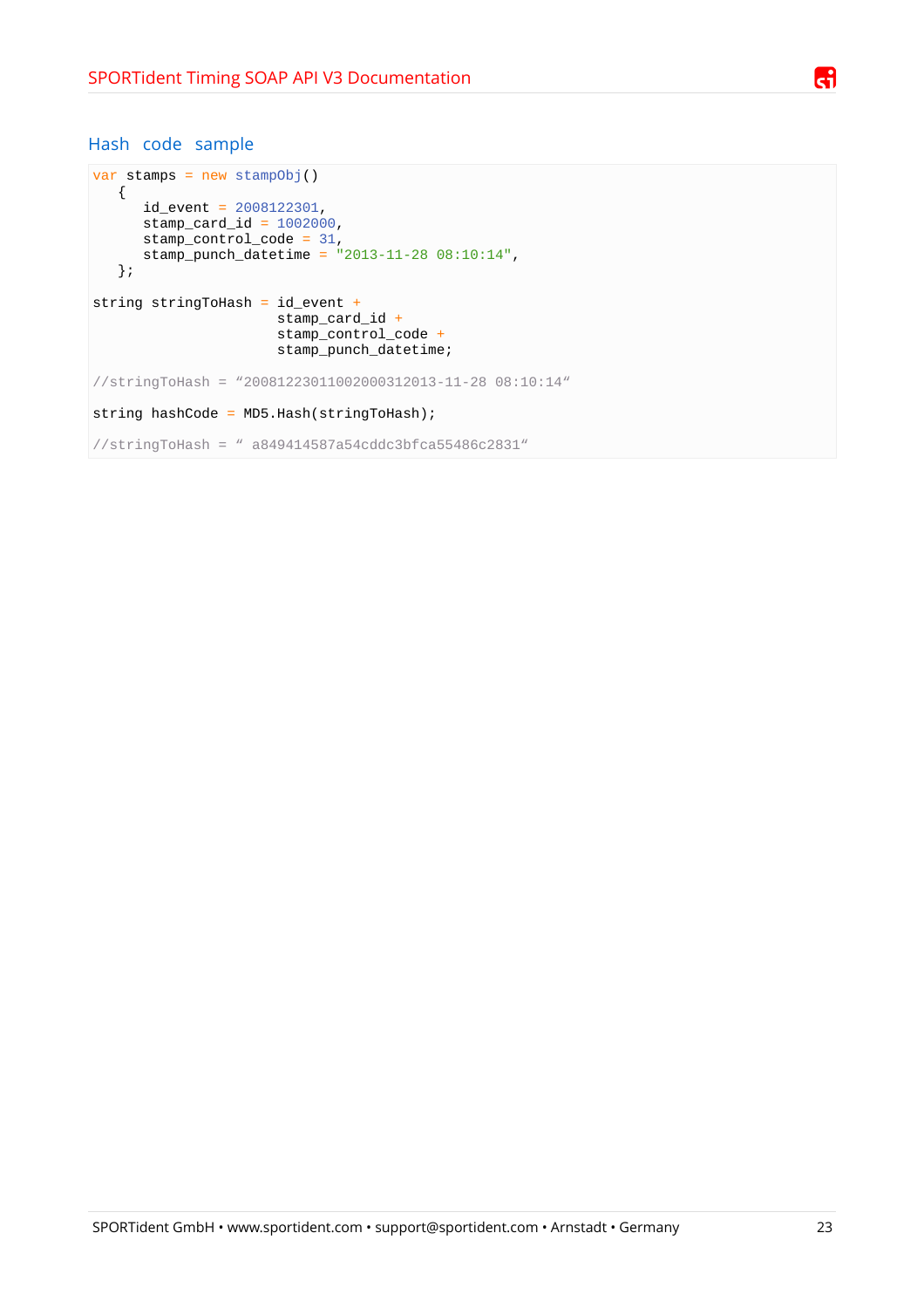# <span id="page-23-0"></span>InsertStamp (stampObj)

## Parameters

| Description           | <b>Type</b> | Notes                                                                              |
|-----------------------|-------------|------------------------------------------------------------------------------------|
| Param 0<br>(stampObj) | stampObj    | An instance of stampObj that contains the data to<br>be inserted into the database |

#### Returns

The call returns an object instance of InsertStampResponse.

| Description     | <b>Type</b> | <b>Notes</b>                                                                                                                      |
|-----------------|-------------|-----------------------------------------------------------------------------------------------------------------------------------|
| Called_Function | string      | InsertStamp()                                                                                                                     |
| resultCount     | int         | The overall number of items inserted into the<br>database. In this case, this can be 0 (in case of an<br>error) or 1 (successful) |
| errorCode       | int         | One of the possible error codes described above<br>$-$ or $-$<br>ERROR_SUCCESS if successful                                      |
| result          | array()     | An empty value if any errors occurred<br>$-$ or $-$<br>An array containing detailed results:                                      |
|                 | string      | A hash of the inserted item                                                                                                       |
|                 | array(int)  | The error code for every inserted item<br>In this case, the array contains only one item                                          |

G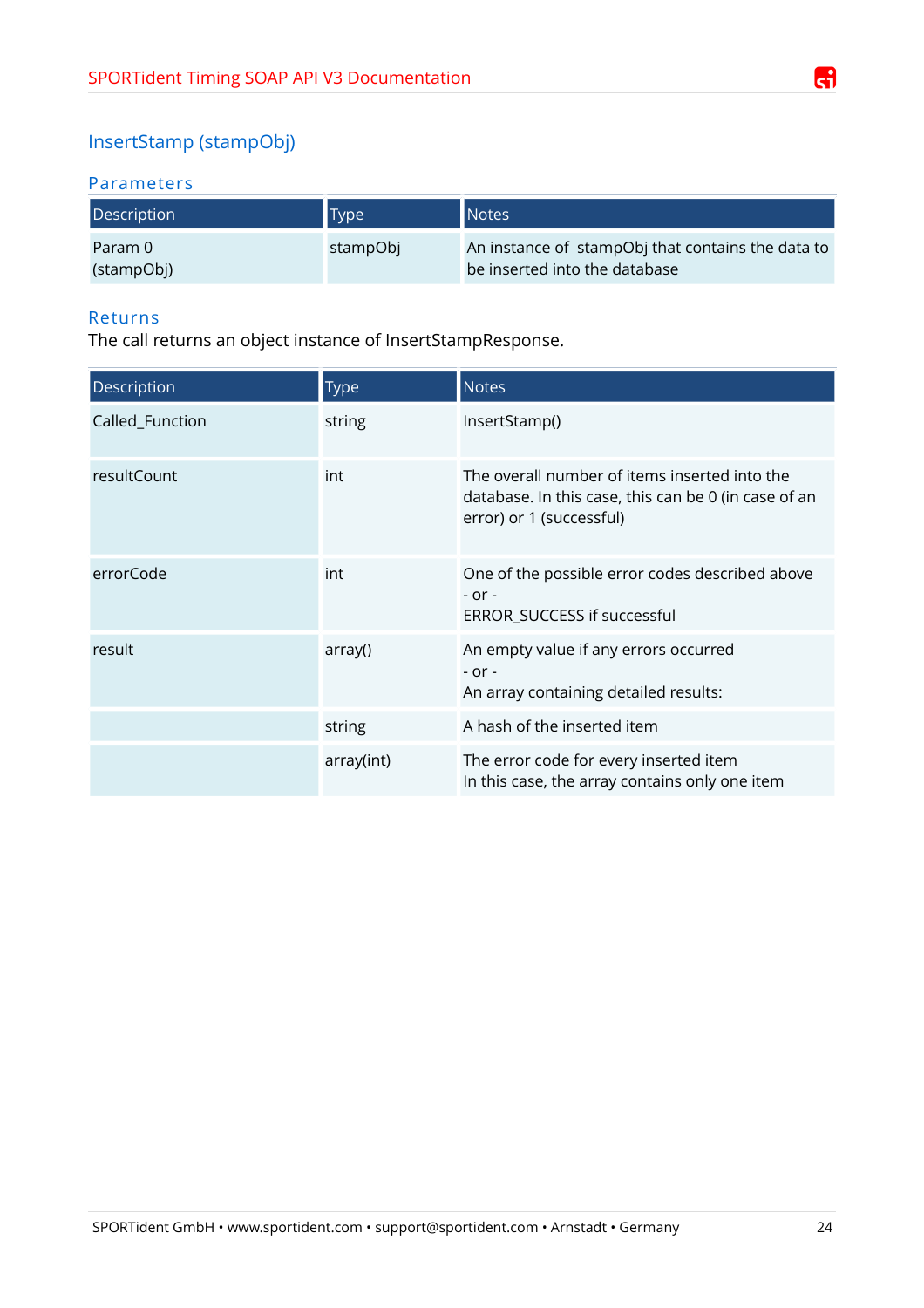```
<?xml version="1.0" encoding="utf-8"?>
<SOAP-ENV:Envelope
  xmlns:si="https://www.sportident.com:8453/stamps/soap" 
   xmlns:SOAP-ENV="http://schemas.xmlsoap.org/soap/envelope/" 
   xmlns:ns2="http://schemas.xmlsoap.org/ws/2002/07/utility">
   <SOAP-ENV:Header>
     <ns2:SI_Verification>
       <apikey>your_key</apikey>
     </ns2:SI_Verification>
   </SOAP-ENV:Header>
   <SOAP-ENV:Body>
     <si:InsertStampRequest>
       <si:param0>
         <si:id_stamp />
        <si:id event>2008122301</si:id event>
         <si:stamp_card_id>1002000</si:stamp_card_id>
         <si:stamp_control_code>31</si:stamp_control_code>
         <si:stamp_control_mode>2</si:stamp_control_mode>
         <si:stamp_station_serial>0</si:stamp_station_serial>
         <si:stamp_pointer>0</si:stamp_pointer>
         <si:stamp_type>0</si:stamp_type>
         <si:stamp_readout_datetime>2013-11-28 11:46:08
         </si:stamp_readout_datetime>
         <si:stamp_punch_timesi>0</si:stamp_punch_timesi>
         <si:stamp_punch_datetime>2013-11-28 08:10:14
         </si:stamp_punch_datetime>
         <si:stamp_punch_ms>142</si:stamp_punch_ms>
         <si:stamp_punch_wday>4</si:stamp_punch_wday>
        <si:last modification />
        <si:id_pk />
      </si:param0>
     </si:InsertStampRequest>
   </SOAP-ENV:Body>
</SOAP-ENV:Envelope>
```
#### Response from Server

```
<SOAP-ENV:Envelope xmlns:SOAP-ENV="http://schemas.xmlsoap.org/soap/envelope/">
   <SOAP-ENV:Header/>
   <SOAP-ENV:Body>
     <si:InsertStampResponse xmlns:si="https://www.sportident.com:8453/stamps/soap">
       <si:return>
         <si:Called_Function>InsertStamp()</si:Called_Function>
         <si:errorCode>0</si:errorCode>
        <si:resultCount>1</si:resultCount>
         <si:result>
          <si:item>a849414587a54cddc3bfca55486c2831</si:item>
           <si:item>
             <si:item>0</si:item>
          </si:item>\langlesi:result>
       </si:return>
     </si:InsertStampResponse>
  </SOAP-ENV:Body>
</SOAP-ENV:Envelope>
```
SPORTident GmbH • www.sportident.com • support@sportident.com • Arnstadt • Germany 25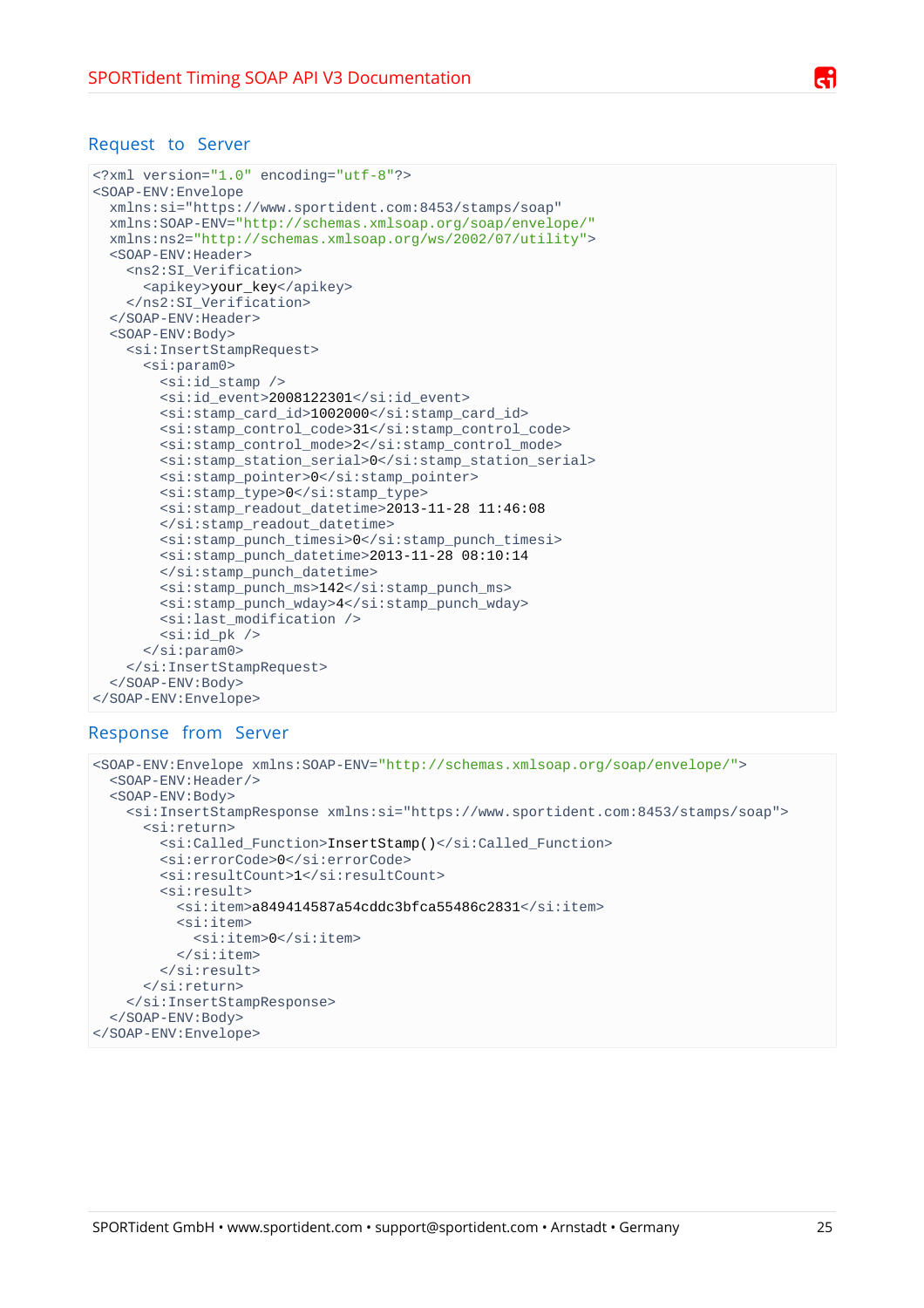# <span id="page-25-0"></span>InsertStampList (stampObj)

## Parameters

| Description           | <b>Type</b> | Notes                                                                               |
|-----------------------|-------------|-------------------------------------------------------------------------------------|
| Param 0<br>(stampObj) | stamp[]     | An array of stamp objects that contain the data to<br>be inserted into the database |

#### Returns

The call returns an object instance of InsertStampListResponse.

| Description        | <b>Type</b> | <b>Notes</b>                                                                                 |
|--------------------|-------------|----------------------------------------------------------------------------------------------|
| Called_Function    | string      | InsertStampList()                                                                            |
| <b>resultCount</b> | int         | The overall number of items inserted into the<br>database.                                   |
| errorCode          | int         | One of the possible error codes described above<br>$-$ or $-$<br>ERROR_SUCCESS if successful |
| result             | array()     | An empty value if any errors occurred<br>$-$ or $-$<br>An array containing detailed results: |
|                    | string      | A hash of the first inserted item                                                            |
|                    | array(int)  | The error code for every inserted item<br>In this case, the array contains only one item     |

G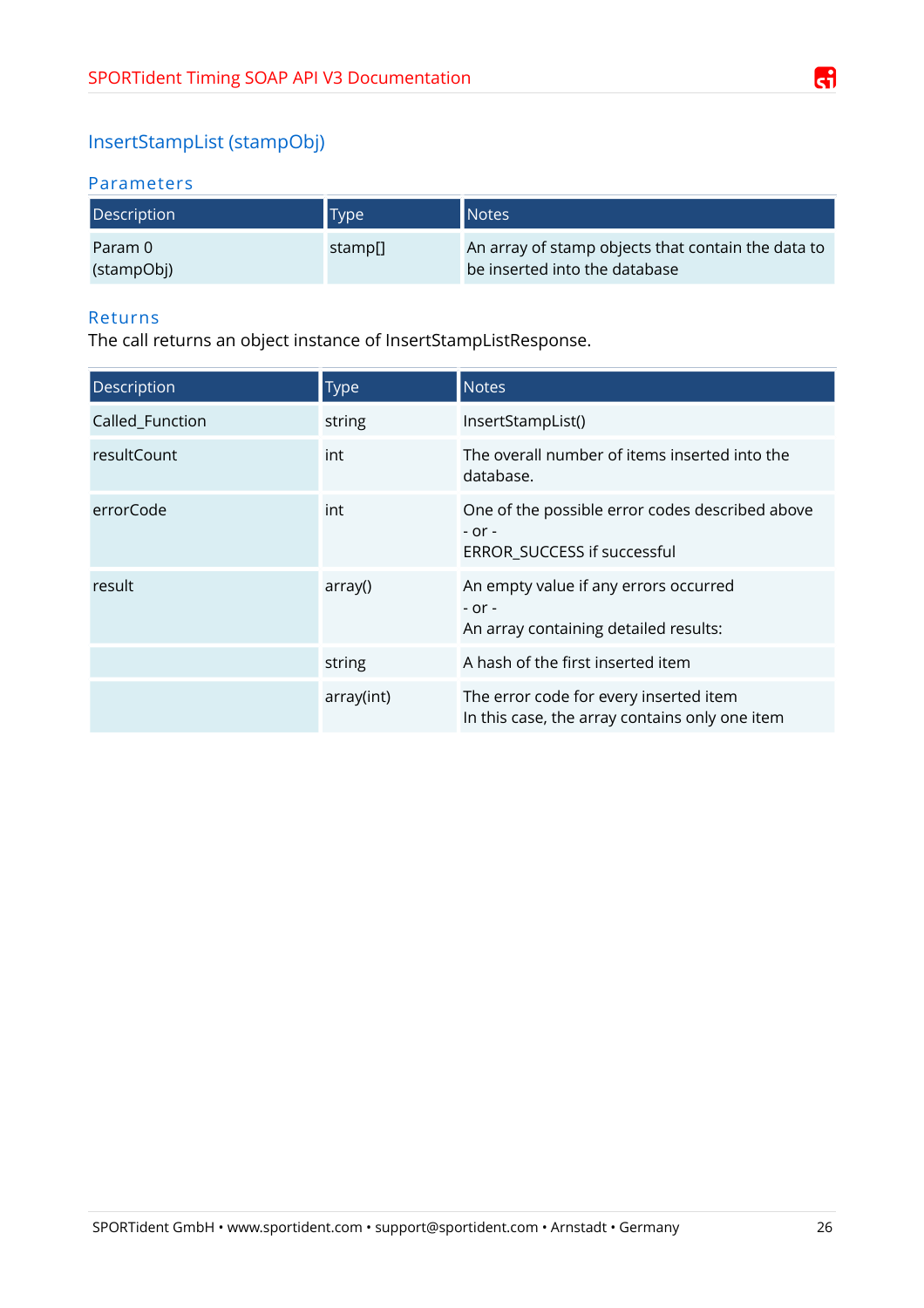```
<?xml version="1.0" encoding="utf-8"?>
<SOAP-ENV:Envelope xmlns:si="https://www.sportident.com:8453/stamps/soap" 
  xmlns:SOAP-ENV="http://schemas.xmlsoap.org/soap/envelope/" 
   xmlns:ns2="http://schemas.xmlsoap.org/ws/2002/07/utility">
   <SOAP-ENV:Header>
     <ns2:SI_Verification><apikey>your_key</apikey></ns2:SI_Verification>
   </SOAP-ENV:Header>
   <SOAP-ENV:Body>
     <si:InsertStampListRequest>
      <si:param0>
         <si:item>
          <si:id_stamp />
           <si:id_event>2008122301</si:id_event>
           <si:stamp_card_id>1002000</si:stamp_card_id>
           <si:stamp_control_code>31</si:stamp_control_code>
           <si:stamp_control_mode>2</si:stamp_control_mode>
           <si:stamp_station_serial>0</si:stamp_station_serial>
           <si:stamp_pointer>0</si:stamp_pointer>
           <si:stamp_type>0</si:stamp_type>
           <si:stamp_readout_datetime>2013-11-28 13:53:45</si:stamp_readout_datetime>
           <si:stamp_punch_timesi>0</si:stamp_punch_timesi>
           <si:stamp_punch_datetime>2013-11-28 08:10:14</si:stamp_punch_datetime>
           <si:stamp_punch_ms>142</si:stamp_punch_ms>
           <si:stamp_punch_wday>4</si:stamp_punch_wday>
           <si:last_modification />
         </si:item>
         <si:item>
          <si:id stamp /> <si:id_event>2008122301</si:id_event>
           <si:stamp_card_id>1002000</si:stamp_card_id>
           <si:stamp_control_code>32</si:stamp_control_code>
           <si:stamp_control_mode>2</si:stamp_control_mode>
           <si:stamp_station_serial>0</si:stamp_station_serial>
           <si:stamp_pointer>0</si:stamp_pointer>
           <si:stamp_type>0</si:stamp_type>
          <si:stamp_readout_datetime>2013-11-28 13:53:45</si:stamp_readout_datetime>
           <si:stamp_punch_timesi>0</si:stamp_punch_timesi>
          <si:stamp_punch_datetime>2013-11-28 08:34:31</si:stamp_punch_datetime>
           <si:stamp_punch_ms>780</si:stamp_punch_ms>
           <si:stamp_punch_wday>4</si:stamp_punch_wday>
           <si:last_modification />
         </si:item>
         <si:item>
           <si:id_stamp />
           <si:id_event>2008122301</si:id_event>
           <si:stamp_card_id>1002000</si:stamp_card_id>
           <si:stamp_control_code>33</si:stamp_control_code>
           <si:stamp_control_mode>2</si:stamp_control_mode>
           <si:stamp_station_serial>0</si:stamp_station_serial>
           <si:stamp_pointer>0</si:stamp_pointer>
           <si:stamp_type>0</si:stamp_type>
           <si:stamp_readout_datetime>2013-11-28 13:53:45</si:stamp_readout_datetime>
           <si:stamp_punch_timesi>0</si:stamp_punch_timesi>
           <si:stamp_punch_datetime>2013-11-28 09:01:12</si:stamp_punch_datetime>
           <si:stamp_punch_ms>57</si:stamp_punch_ms>
           <si:stamp_punch_wday>4</si:stamp_punch_wday>
           <si:last_modification />
        \langlesi'item>
      </si:param0>
     </si:InsertStampListRequest>
   </SOAP-ENV:Body>
</SOAP-ENV:Envelope>
```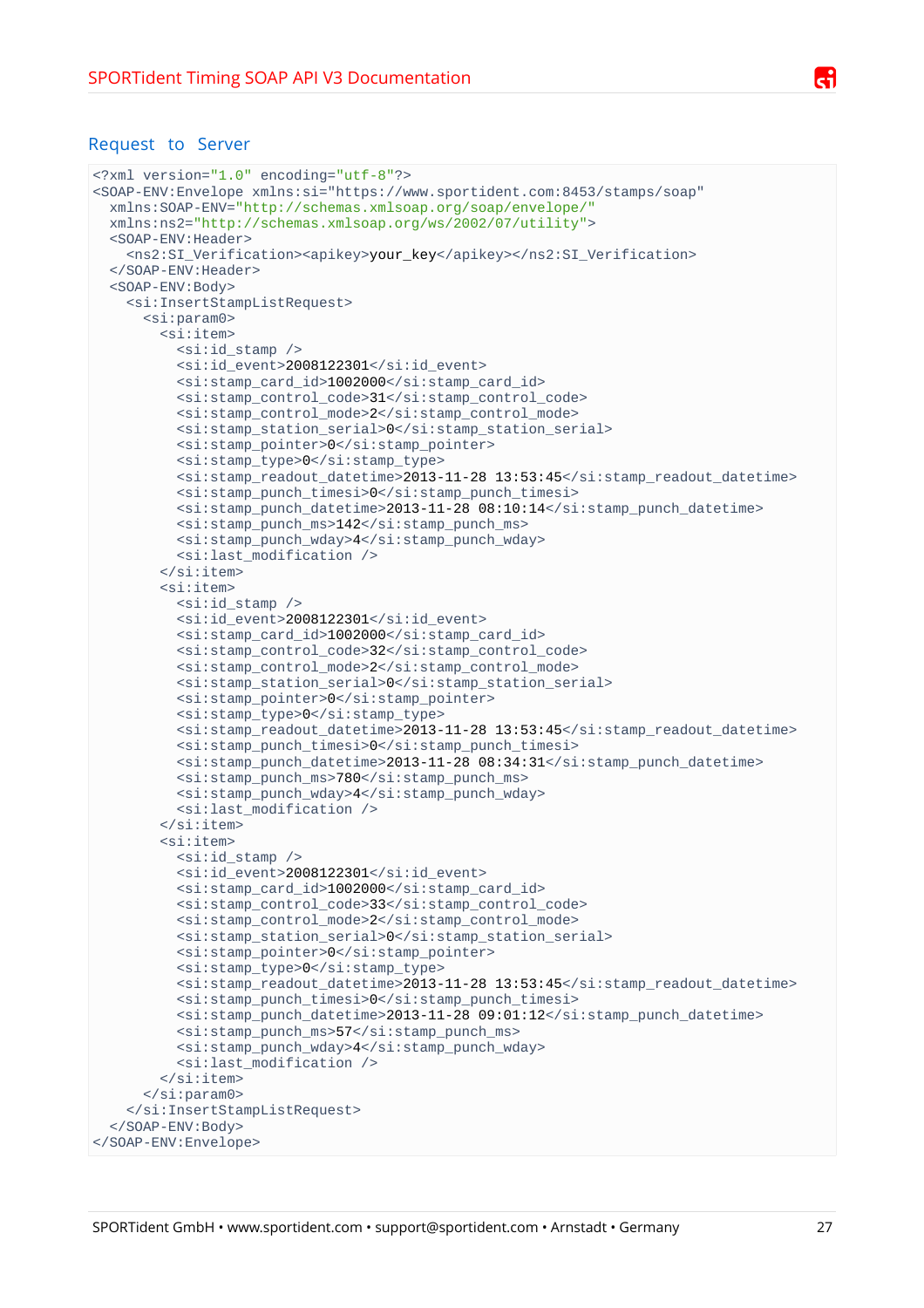

#### Response from Server

```
<SOAP-ENV:Envelope xmlns:SOAP-ENV="http://schemas.xmlsoap.org/soap/envelope/">
  <SOAP-ENV:Header/>
  <SOAP-ENV:Body>
     <si:InsertStampListResponse xmlns:si="https://www.sportident.com:8453/stamps/soap">
       <si:return>
         <si:Called_Function>InsertStampList()
         </si:Called_Function>
         <si:errorCode>0</si:errorCode>
         <si:resultCount>3</si:resultCount>
         <si:result>
           <si:item>a849414587a54cddc3bfca55486c2831</si:item>
          <si:item> <si:item>0</si:item>
             <si:item>0</si:item>
             <si:item>0</si:item>
           </si:item>
        \langlesi:result>
       </si:return>
    </si:InsertStampListResponse>
  </SOAP-ENV:Body>
</SOAP-ENV:Envelope>
```